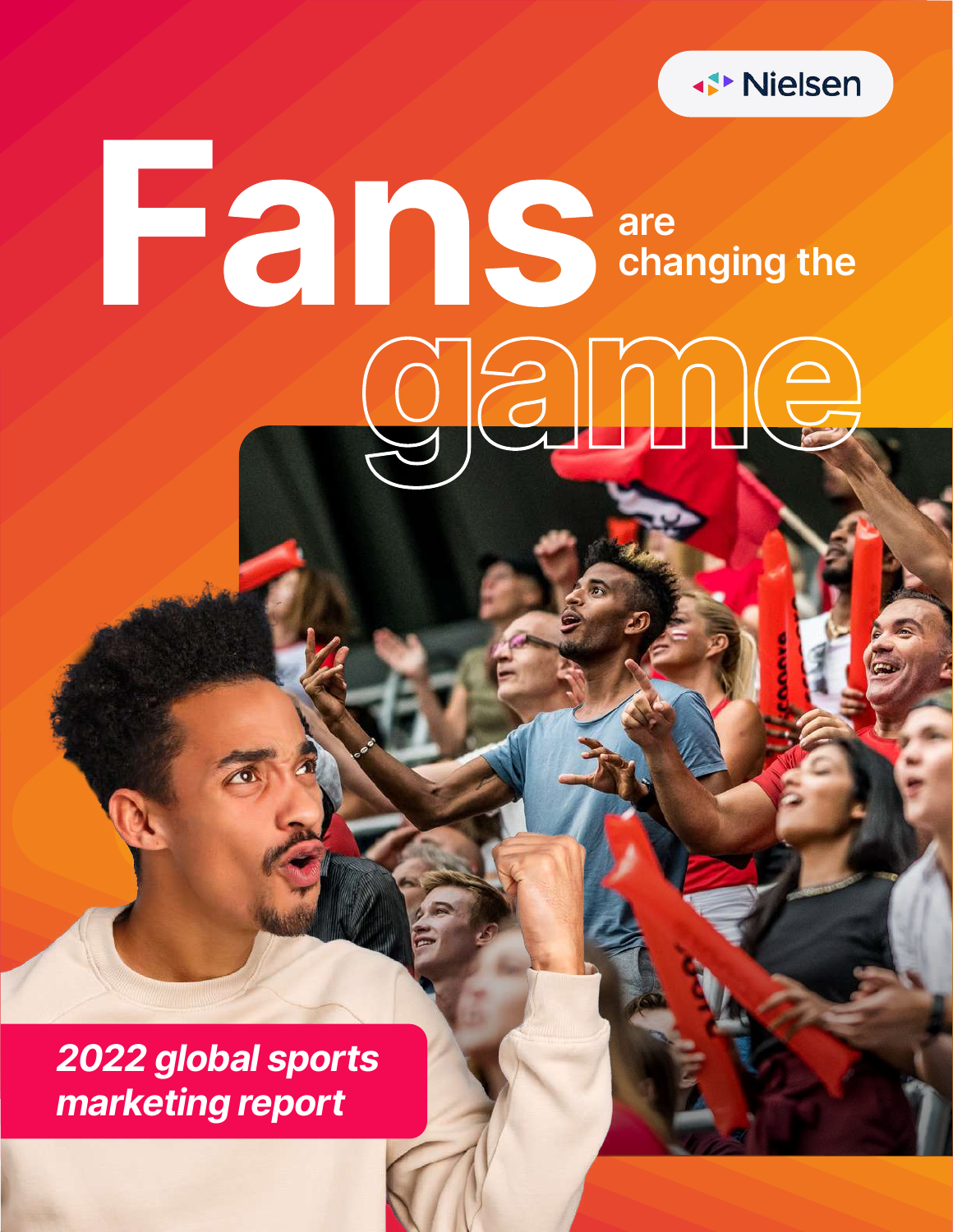

## **Introduction**

Change is certainly nothing new, but its impact is seldom as sizable—or accelerated—as what the world has experienced over the past two years. For the sports industry, the return of fans at live events midway through 2021 was cheered by all, yet life has evolved too much during the pandemic for the sports industry to simply snap back to a mirror image of its pre-COVID self.

The world remains disrupted, and the scale of change has left its imprint on consumers for the long term. The persistence of the pandemic, combined with societal shifts in an increasingly digitized world, illuminate one constant that the sports industry needs to remain focused on to ensure sustainability and future growth: the consumer.

The tried and tested model of fandom has been challenged. As a result, fans have developed digital communities to drive connection with each other, their favorite athletes and their favorite teams. Fandom has shifted from large audiences physically together to more remote yet more engaged behavior. While ticket sales dipped, fans found new ways to build community: chatting, sharing, betting and co-watching.

This report examines the global consumer shifts over the last two years and their impact on sports sponsorship models and content distribution.

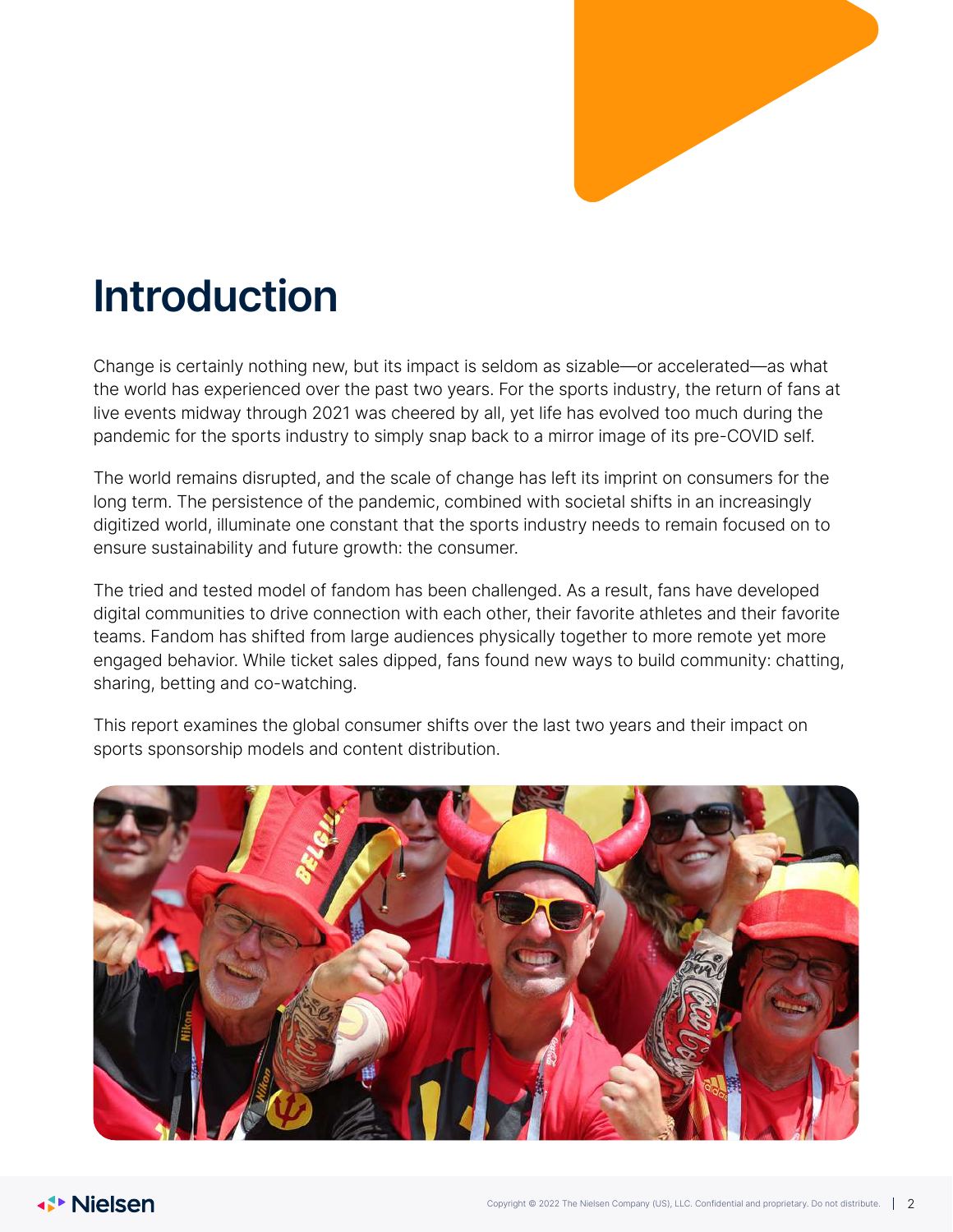

## **Table of contents**

| 1. Consumer and fan behavioral shifts              |    |
|----------------------------------------------------|----|
| 2. Impact on sponsorship models                    | 10 |
| 3. Impact on sports media and content distribution | 18 |
| 4. Takeaways for brands and sports rights holders  | 2Δ |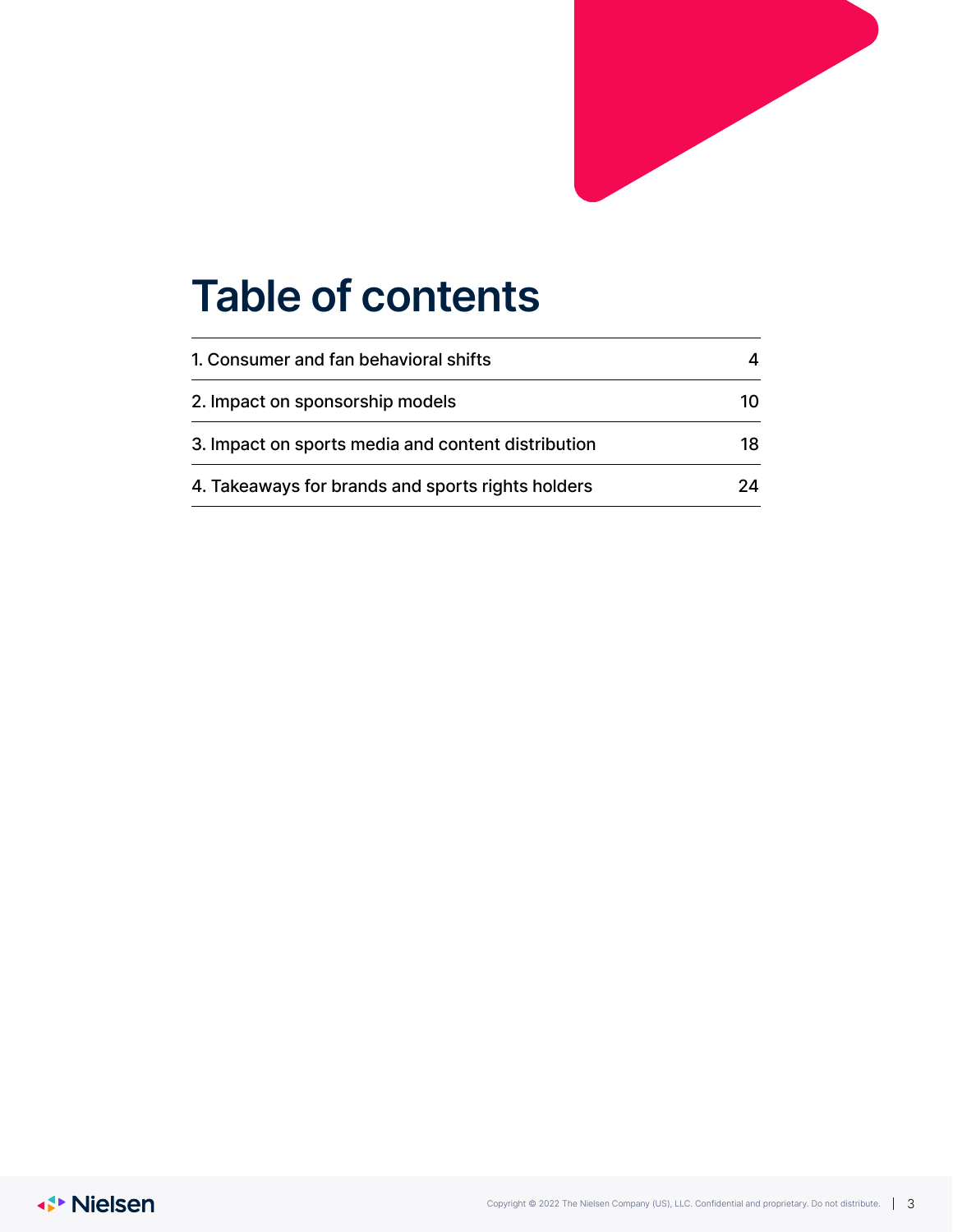<span id="page-3-0"></span>**SECTION 1**

## **and new experiences are broadening Behavior shifts**

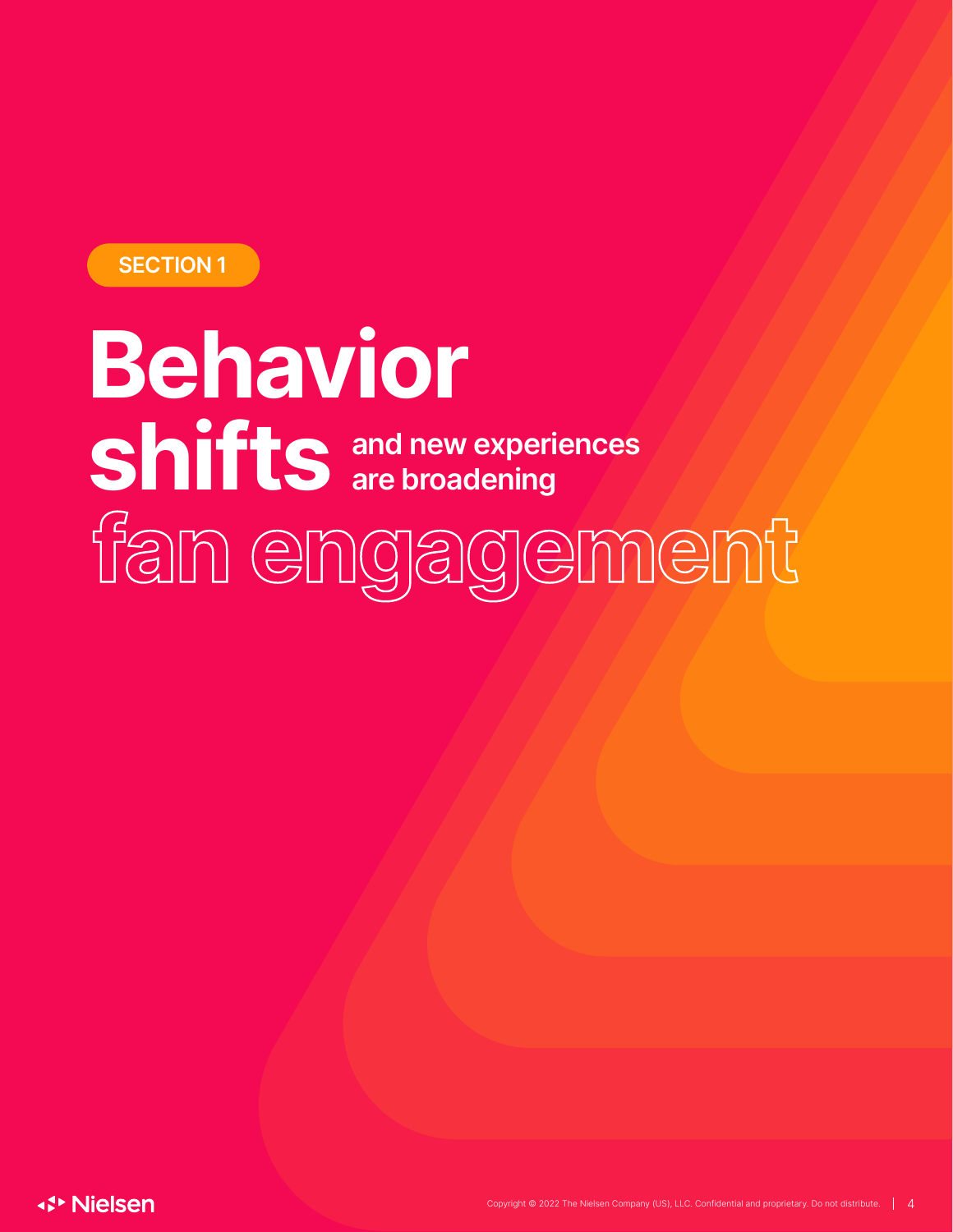

There is no denying the impact that digital connectivity is having on the way consumers engage with video content. In the U.S., for example, consumers spent [32% of their TV time](https://www.nielsen.com/us/en/insights/article/2021/connected-devices-are-the-industrys-great-amplifier-of-content/) using TVconnected devices in September 2021, up from just 8% a decade earlier. And as connected devices gain momentum as the great amplifier of content, access to content continues to expand, with 40.7% of global fans<sup>1</sup> now opting to stream live sports events through digital platforms.

### **The expansion of OTT**

For rights holders and brands alike, the proliferation of non-traditional media channels has forever changed the sports viewing landscape. The continued adoption of over-the-top (OTT) options among consumers has fueled a dramatic rise in the number of platforms for sports content. With TV-connected device usage growing globally, independent sports rights holders like DAZN are attracting significant increases in viewership—and media value—but largely outside of the U.S.

According to research from Nielsen Sports, OTT media rights value have grown<sup>2</sup>:

- From 4% to 23% at the local level for the top five European football leagues for rights deals negotiated in the last two years.
- **From 5% in 2018 to 23% in 2021** for the UEFA Champions League in the top five European markets.
- From 0% between 2014 and 2018 to 31% between 2019 and 2023 (forecasted) for the ATP 1000 world tennis tour.
- 
- From 0% between 2016 and 2018 to 30% between 2019 and 2022 (forecasted) for the Copa Libertadores in South America.

<sup>&</sup>lt;sup>1</sup> Nielsen Fan Insights, August 2021, Australia, Brazil, Canada, China, France, Germany, India, Indonesia, Italy, Japan, Nigeria, Russia, South Korea, Spain, Thailand, U.K. and U.S.

<sup>&</sup>lt;sup>2</sup> Nielsen Sports Analysis. Data calculated on the aggregated date of media rights value by TV deal cycle.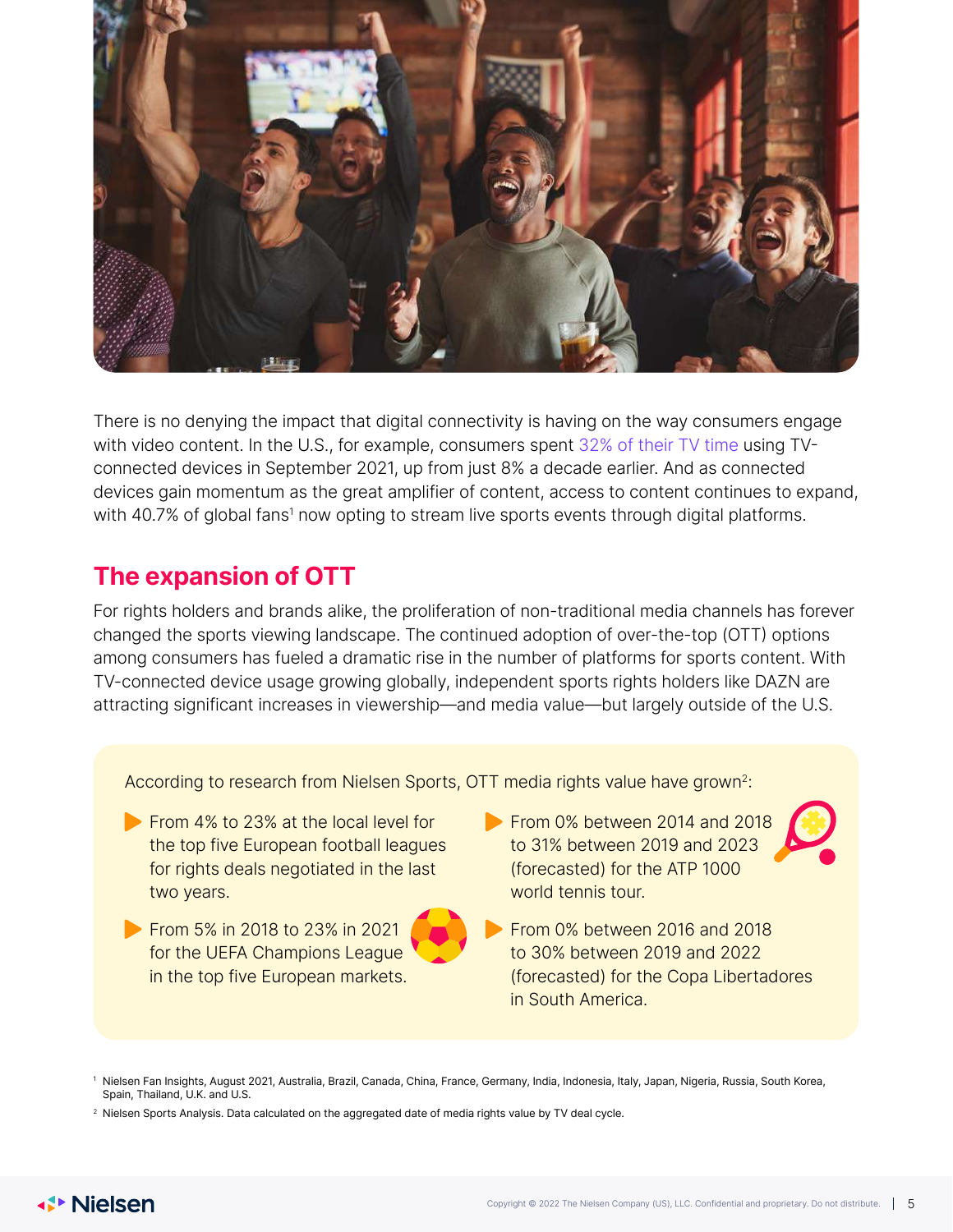### **The rise of non-live content**

The proliferation of content across platforms has also sparked increased consumption of additional sports content—both related to and not related to live matches. This presents an array of opportunity for both rights holders and brands alike, and it illuminates the growing importance of sports-related content, especially among younger generations. For example, just under 44% of fans 16-29 who watch non-live sports content that's related to live matches do so via digital, which is just 0.4% less than those who watch live matches via digital.

### The growing appeal of related sports content

| <b>Will watch</b>                                             | <b>Global fans</b> |                                    | Global fans 16-29 |                                    |
|---------------------------------------------------------------|--------------------|------------------------------------|-------------------|------------------------------------|
| Non-live content that's related<br>to a live sports event     | 39.39%             | $-1.31\%$ vs. live<br>sports event | 43.59%            | $-0.41\%$ vs. live<br>sports event |
| Non-live content that's not related<br>to a live sports event | 34.24%             | -6.46% vs. live<br>sports event    | 39.77%            | $-4.23\%$ vs. live<br>sports event |

Source: Nielsen Fan Insights, August 2021; Australia, Brazil, Canada, China, France, Germany, India, Indonesia, Italy, Japan, Nigeria, Russia, South Korea, Spain, Thailand, U.K. and U.S.

Importantly, the demand for content related to a live event (match announcements, highlights, recap videos, etc.) is almost as high as it is for digitally delivered events themselves. And content unrelated to a live event (docuseries, behind the scenes, virtual events, etc.) is just slightly less sought after than live digital event content. Aside from attracting fans of specific leagues and teams, the non-live sports content has the power to attract new audiences to sports as well, especially when the content lives outside of the channels that are most commonly associated with sports matches (e.g., free-to-air and paid TV). This is particularly relevant for Gen Z.

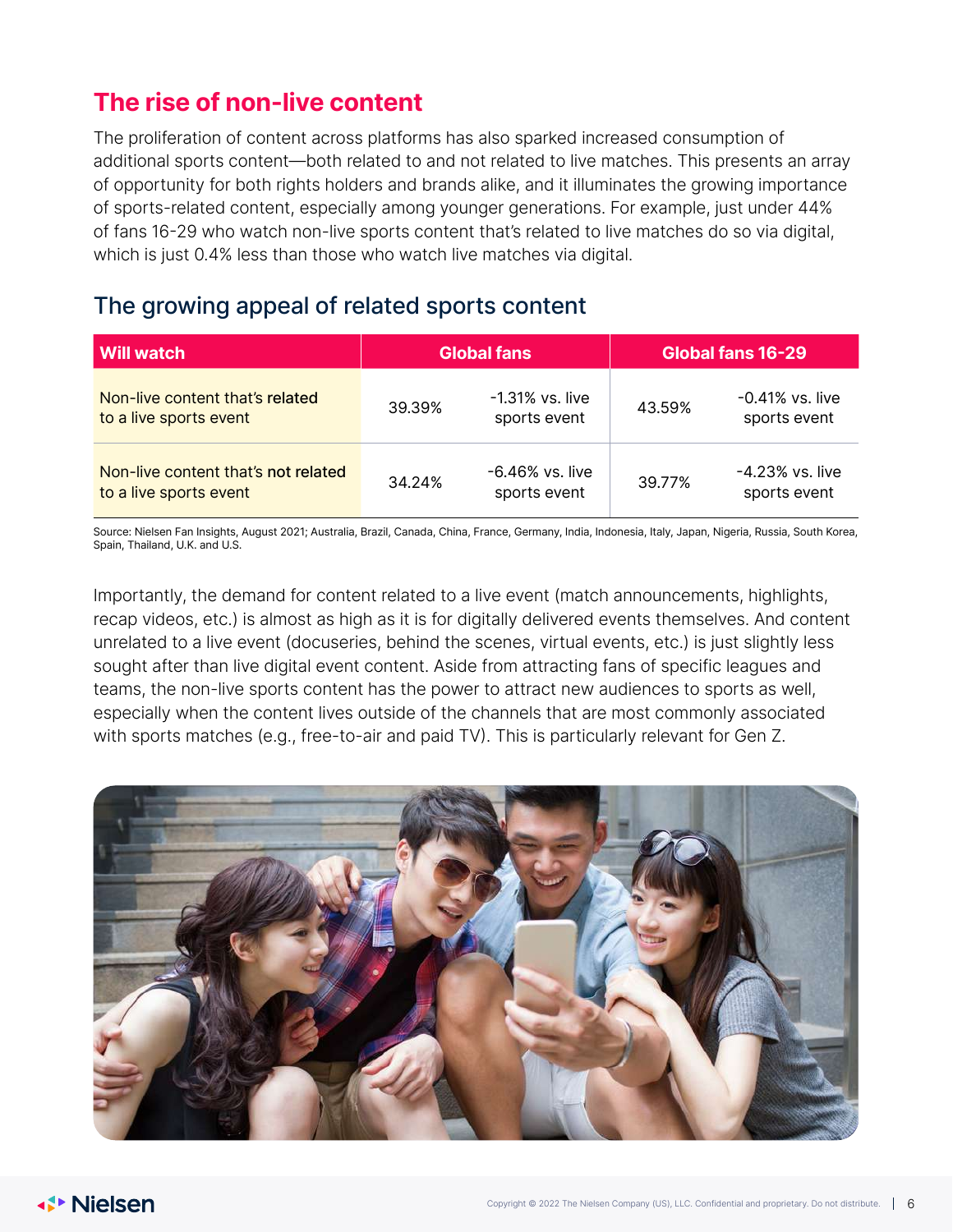### **When one screen isn't enough**

Across audiences, the general population has increased its multi-screen viewing activities (social media, texting, playing games, ordering food) by an average of 5% over the last year, with this percentage doubling to 10% among Gen  $Z^3$ . In total, 47% of the people who watch sports on TV or digital platforms simultaneously watch other live content, much higher than the general population (33%).



### Activities while watching sports

Source: Nielsen Fan Insights, August 2021



While much of the second-screen activity relates to social media engagement, especially as consumers seek new ways to be together, ordering food and online gaming have picked up steam throughout the pandemic, with Gen Z driving the greatest penetrations at 26.5% and 31%, respectively3.

<sup>3</sup> Nielsen Fan Insights August 2020 vs August 2021 for Brazil, China, France, Germany, Italy, Japan, Russia, South Korea, Spain, U.K. and U.S.

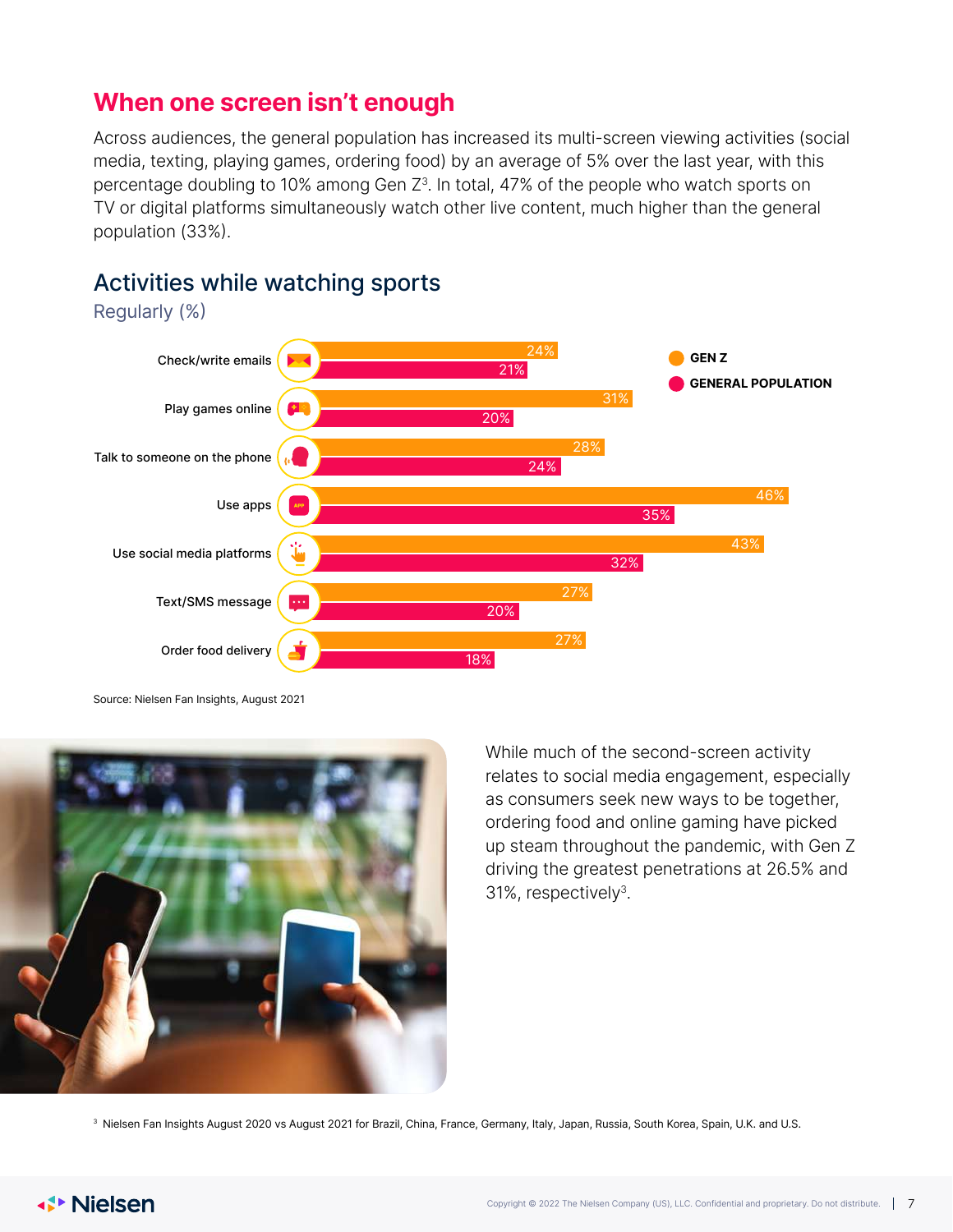### **Video-based social media complements the live experience**

Engagement with video-based social media channels has also grown as fans are eager to play a role in content creation. TikTok and Twitch are gaining on the traditional platforms (YouTube, Facebook and Instagram), posting respective usage gains of 30% and 21% between April 2020 and August 2021.4 The increases continue to position these platforms as progressively strengthening outlets for both user-generated content and multi-screen interaction.

Change in social media usage for sports news and content



April 2020 - August 2021

Source: Nielsen Fan Insights, April 2020 - August 2021; Brazil, France, Germany, India, Italy, Japan, Russia, South Korea, Spain, U.K. and U.S.



<sup>4</sup> Nielsen Fan Insights August 2021 vs April 2020 for Brazil, France, Germany, India, Italy, Japan, Russia, South Korea, Spain, U.K. and U.S.

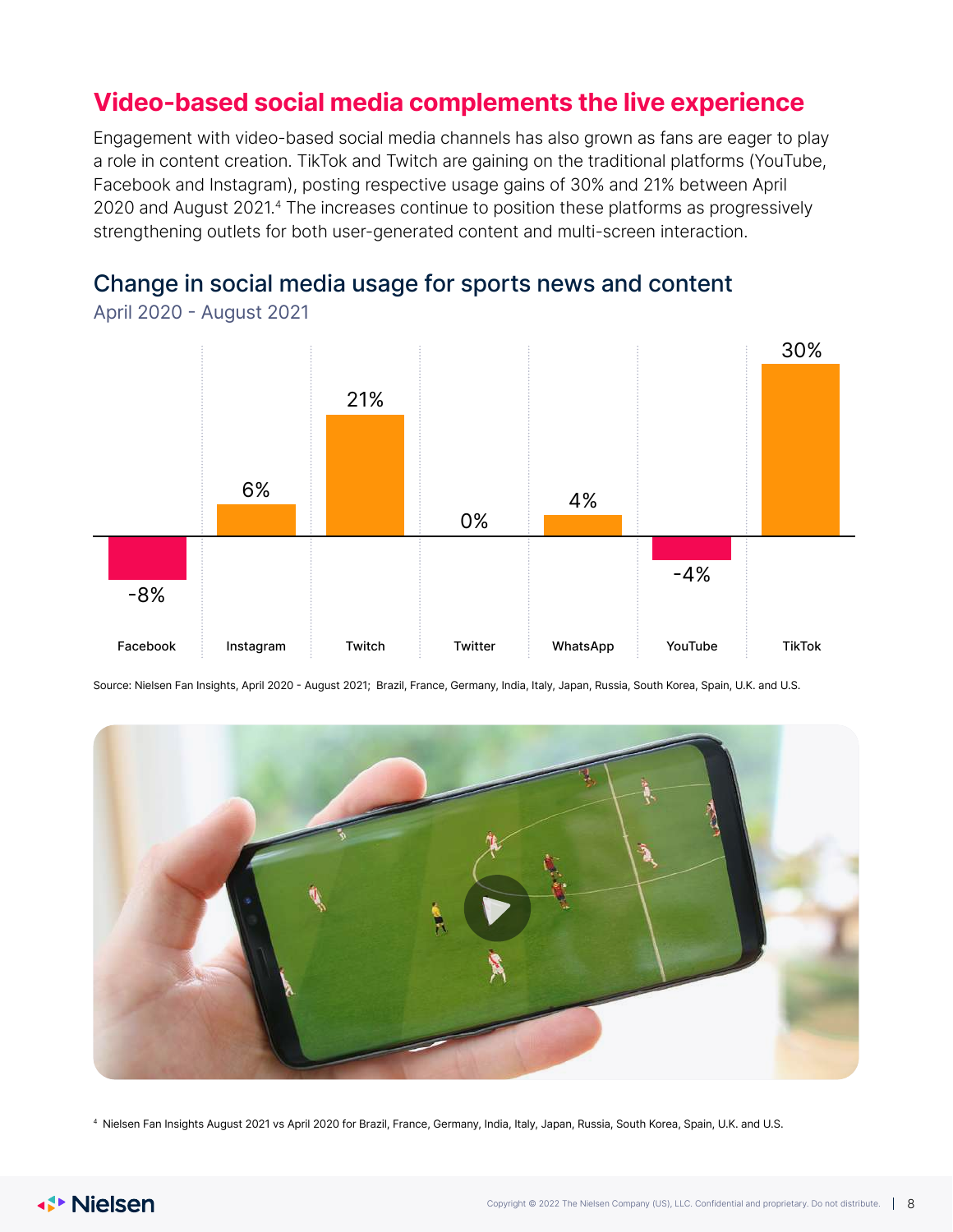### **Influencers are driving personal connections**

Consumers view athletes as meaningful and personalized connections. Nielsen's recent [Trust in](https://www.nielsen.com/wp-content/uploads/sites/3/2021/11/2021-Nielsen-Trust-In-Advertising-Sell-Sheet.pdf)  [Advertising study](https://www.nielsen.com/wp-content/uploads/sites/3/2021/11/2021-Nielsen-Trust-In-Advertising-Sell-Sheet.pdf) found that people trust recommendations from people they know more than any other influence factor, with influencers not too far behind. Globally, 71% of consumers either completely or somewhat trust ads and opinions from influencers about brands and products, which is notably higher than channels like online banners, mobile ads, search engine ads and SMS messages.

### Most trusted advertising channels

### Percent trust



Note: Percentages represent aggregate totals for responses to 'completely trust' or 'somewhat trust' across select marketing channels.

### **Fans want action—and progress—from brands**

From a messaging perspective, fans are looking to sponsors that champion societal issues they believe in, much like the expectations consumers have of brands across industries. Yet despite the increased focus on societal issues around the world, only 9% of people strongly agree that the measures big brands are taking around pertinent issues are improving the connection between brands and fans<sup>5</sup>.

Importantly, purpose-driven campaigns offer brands more than lifts in fan sentiment. Across 15 marketing mix modeling studies between 2017 and 2020 in France, for example, 30% of the purpose-driven campaigns increased short-term sales by 50%. Longer term, the purpose-driven campaigns improve sales between 1.2x and 3x.

**People want to see more than words:**

55%**are not convinced the measures brands are taking are contributing to real progress**5**.**

<sup>5</sup> Nielsen Fan Insights, July 2021; Australia, Brazil, China, France, Germany, India, Italy, Japan, Russia, South Korea, Spain, U.K., U.S.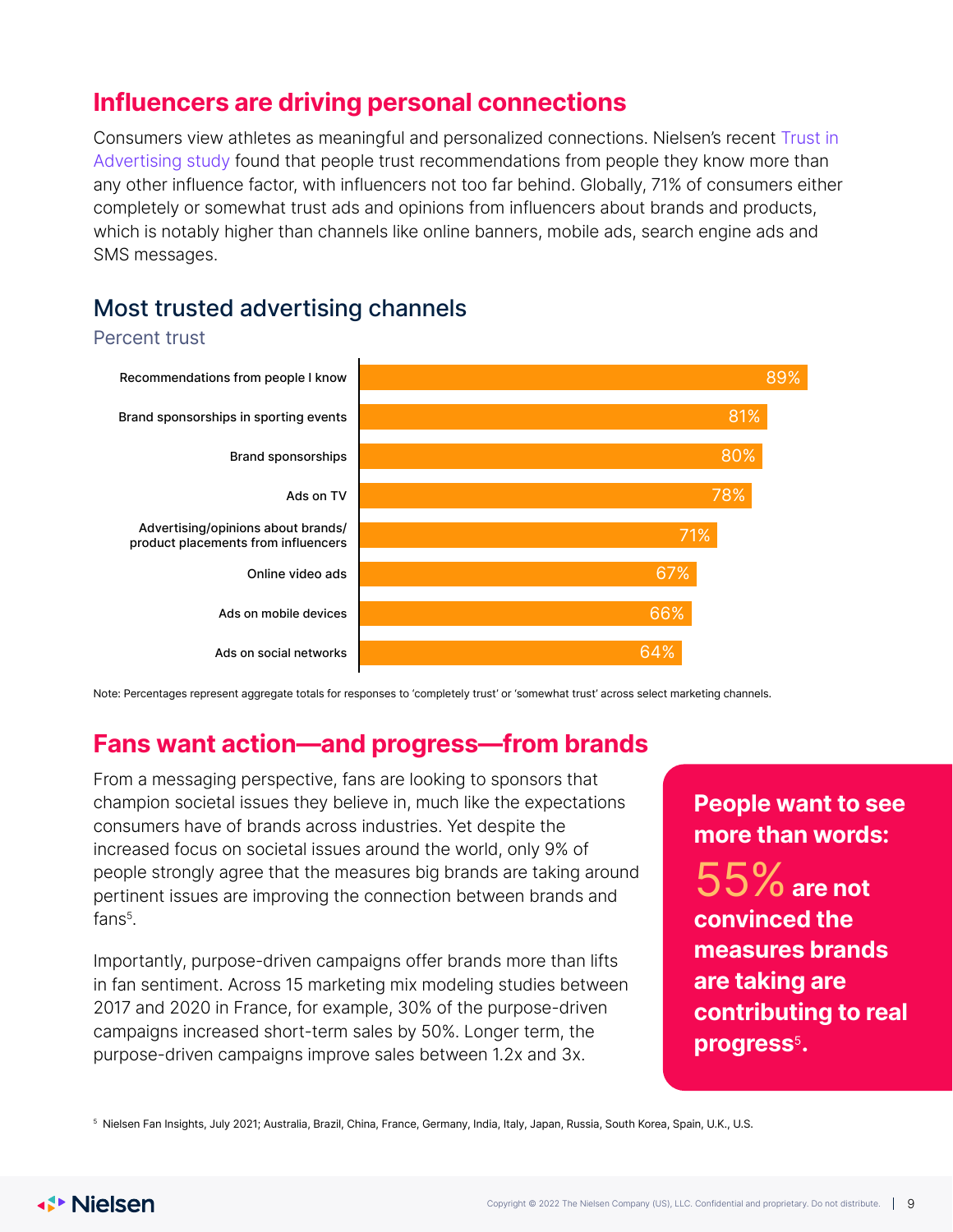<span id="page-9-0"></span>**SECTION 2**

# **Changes in fan behavior are affecting** SponSonSonShip models

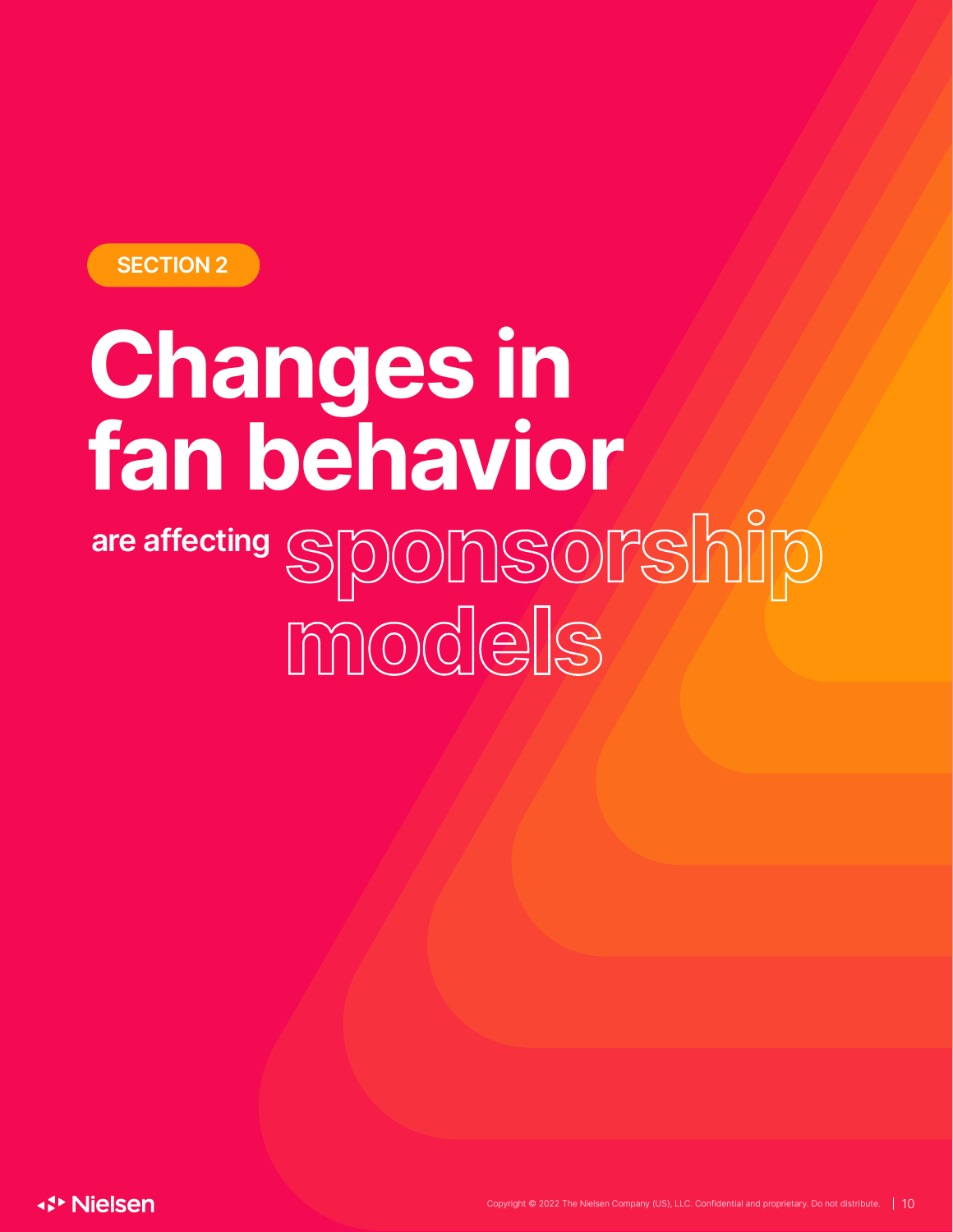### 81%**completely or somewhat trust brand sponsorships at sporting events**

Consumer trends have altered how fans interact with each other and with sports properties. These shifts along with the disruption of 2020 have escalated changes in brand partnerships. One thing that hasn't changed is the universal breadth and appeal of sports. Sponsorship expenditures in early 2021 were up 107% versus the same period in early 2020, and advertising budgets continued building throughout the year. In addition to the significant exposure they

present, brand sponsorships are very well regarded by consumers. According to Nielsen's 2021 Trust in Advertising Study, 81% of global respondents either completely or somewhat trust brand sponsorships at sporting events.

Combine the high level of trust with the strong correlation between visible sponsorship messaging and purchase behavior, and brands have plenty of upside to gain. In a recent analysis of 100 sponsorships between 2020 and 2021 in seven markets across 20 industries, Nielsen found that the sponsorships drove an average 10% lift in purchase intent among the exposed fanbase.

The transition from building awareness to conversion speaks to the growing importance of sponsorships throughout the full marketing funnel, and this trend will continue. Nielsen's experience base shows that on average, a [1-point gain in brand metrics s](https://www.nielsen.com/us/en/insights/report/2021/take-command-of-your-brand/)uch as awareness and consideration drives a 1% increase in sales. Upper-funnel efforts also generate an array of ancillary benefits that can drive the efficiency of sales activations.

In the sports industry, sponsorship activations have grown in their ability to convert fans; across 13 industries measured by Nielsen during the pandemic, when we control for the impact of changing levels of brand awareness and sponsorship maturity, we actually see—among fans exposed to the sponsorship—an increase in purchase intent even higher than in brand familiarity. Nielsen expects the pace of such a trend to decelerate with brands now returning to a more balanced marketing effort in many industries; nevertheless, sponsors and rights holders have structurally improved their ability to generate call-to-action from fans.

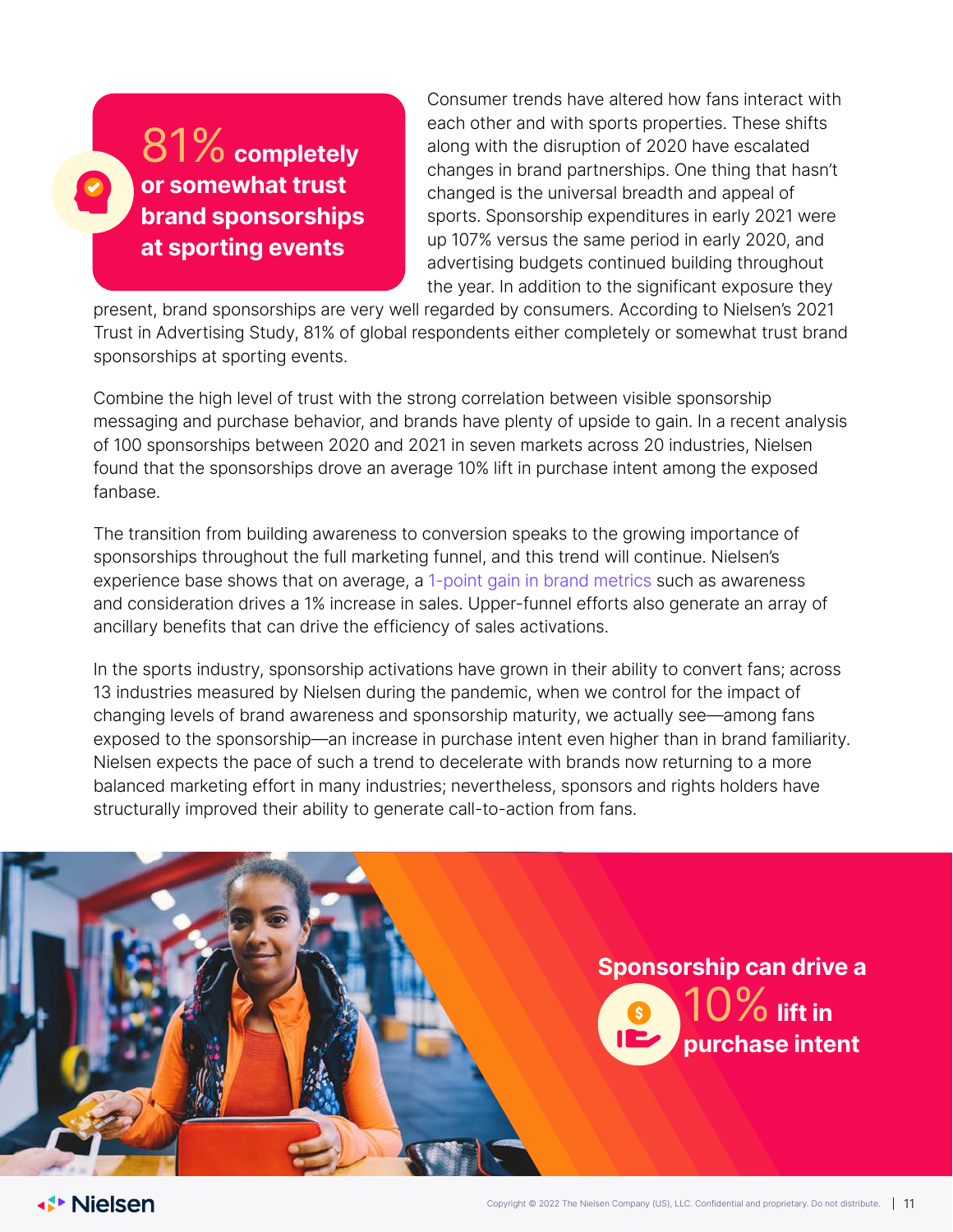### **The crypto connection**

Just as it has in other industries, the burgeoning world of crypto currencies has started to revolutionize the sports industry—both in terms of fan engagement and revenue potential.

As a sponsorship category, crypto has quickly catapulted into the limelight, growing exponentially faster than traditional categories. Given the widespread exposure that sports provide, the opportunities for crypto-related sponsorships are blossoming, and the number of inked deals dramatically increased between 2019 and 2021.



### New sports sponsorship deals by brand category

Source: Nielsen Sports Sponsorglobe

From a fan-first perspective, crypto fan tokens have been a part of European soccer after Paris Saint-Germain and Juventus F.C. listed fan tokens on three separate crypto exchanges in late December 2020. Today, more than 35 soccer clubs have followed suit, offering token owners the opportunity to vote on a range of matters concerning their favorite clubs, such as match locations, bus design—even team uniform design.

In the U.S., fan tokens have yet to materialize, but an array of professional sports leagues and teams have established partnerships and sponsorship deals with a variety of crypto companies. Fan engagement platform Socios.com established relationships with 24 NBA franchises at the start of fall 2021. While they don't involve actual tokens, those relationships allow fans to chat, post and view content from other fans and attend sponsored virtual events. The relationship with the NBA also presents Socios.com with significant exposure across social media and broadcast programming.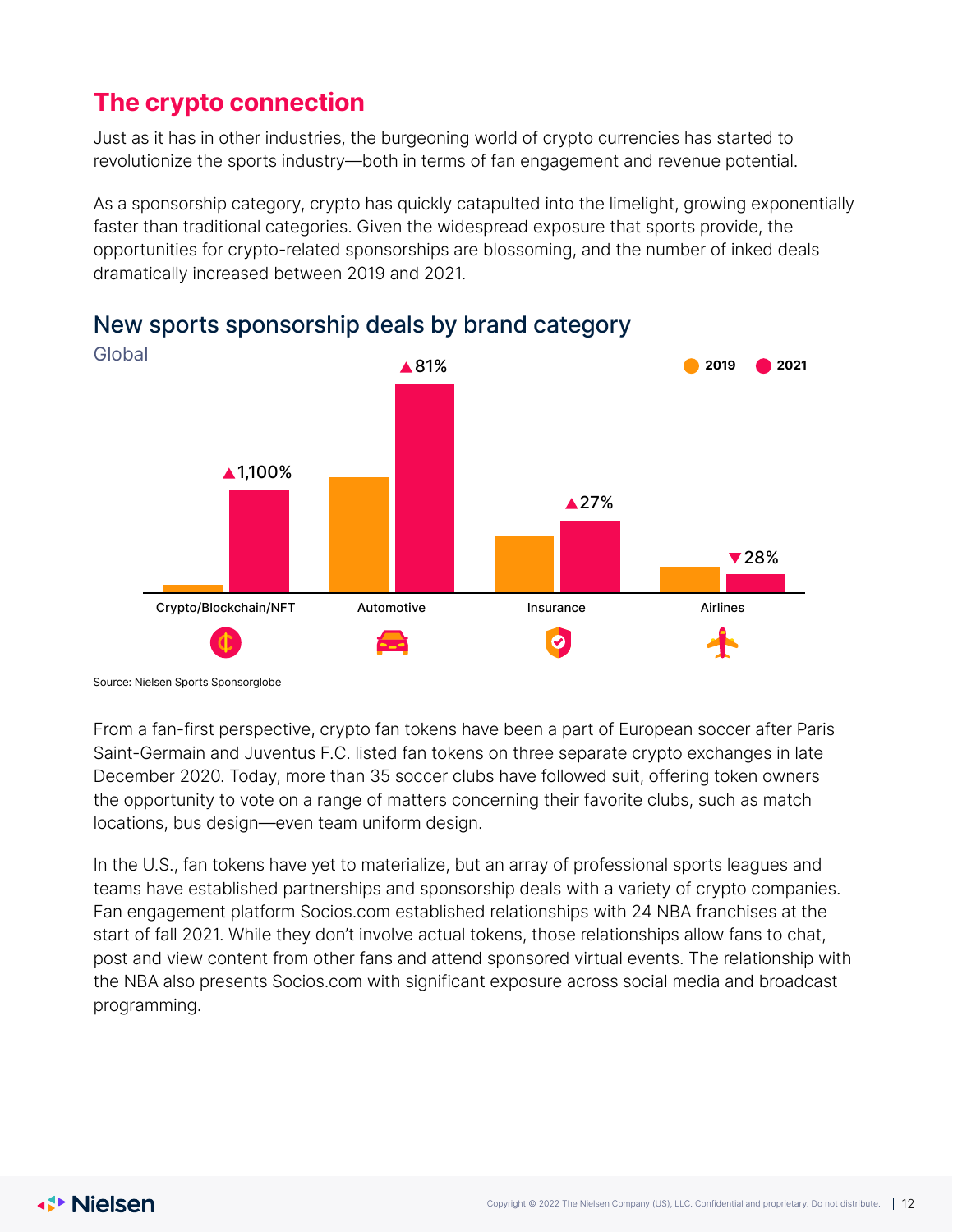

### **Crypto investment in sponsorship soars**

Projected sports sponsorship investment growth by brand category

Blockchain companies investing in sports sponsorship is projected to reach \$5 billion USD by 2026. From a success perspective, the future of crypto sponsorships will depend on two key factors: legitimacy and fan engagement. 2021 was a big year for crypto sponsorships, highlighted by the

\$700 million USD naming rights deal that transformed the Staples Center into Crypto.com Arena in late December 2021. Long term, it will be vital for organizations to properly vet sponsors and not let revenue impede due diligence.

For brands looking to sports for sponsorship opportunities as a way to engage with new audiences, long-term success will hinge on bridging the gap between awareness and conversion. This is particularly relevant for brands in the crypto space, largely because it's a new and unfamiliar industry that much of the general public has yet to formally enter into—even if overall awareness is rising.

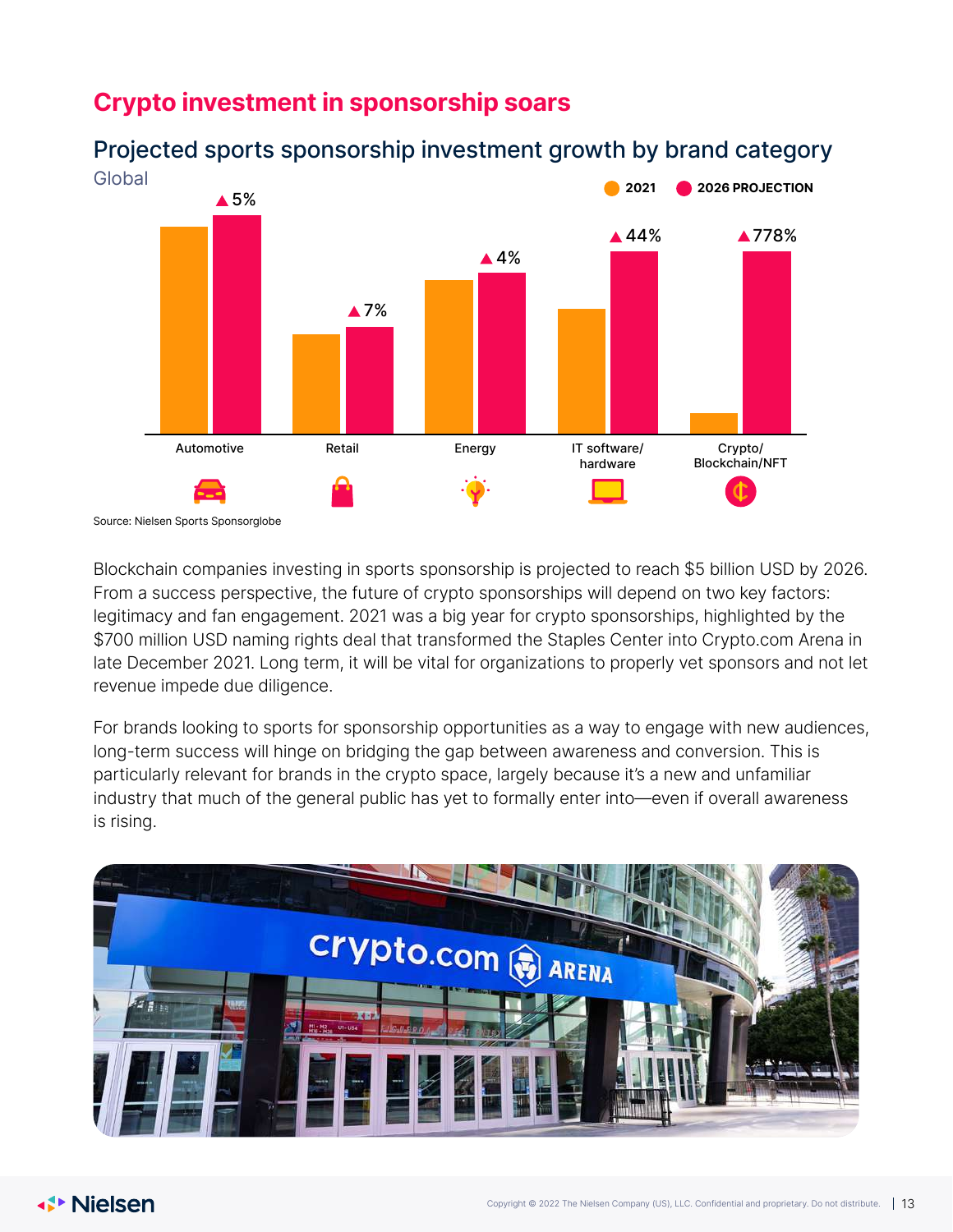### **Esports and sports fans are leading the crypto conversion**

The exposure that big brand crypto efforts have across leagues and teams is also boosting awareness—and interest—among fans. Notably, 52% of esports fans and 39% of sports fans say they are aware of crypto tokens, significantly higher than the general population. Not far behind, 24% of sports fans also express an interest in NFTs (nonfungible tokens) $^6$ .



### Awareness and interest in crypto tokens is growing

Source: Nielsen Fan Insights, August 2021, 12 countries



<sup>6</sup> Nielsen Fan Insights, August 2021, 12 countries

**√▶ Nielsen**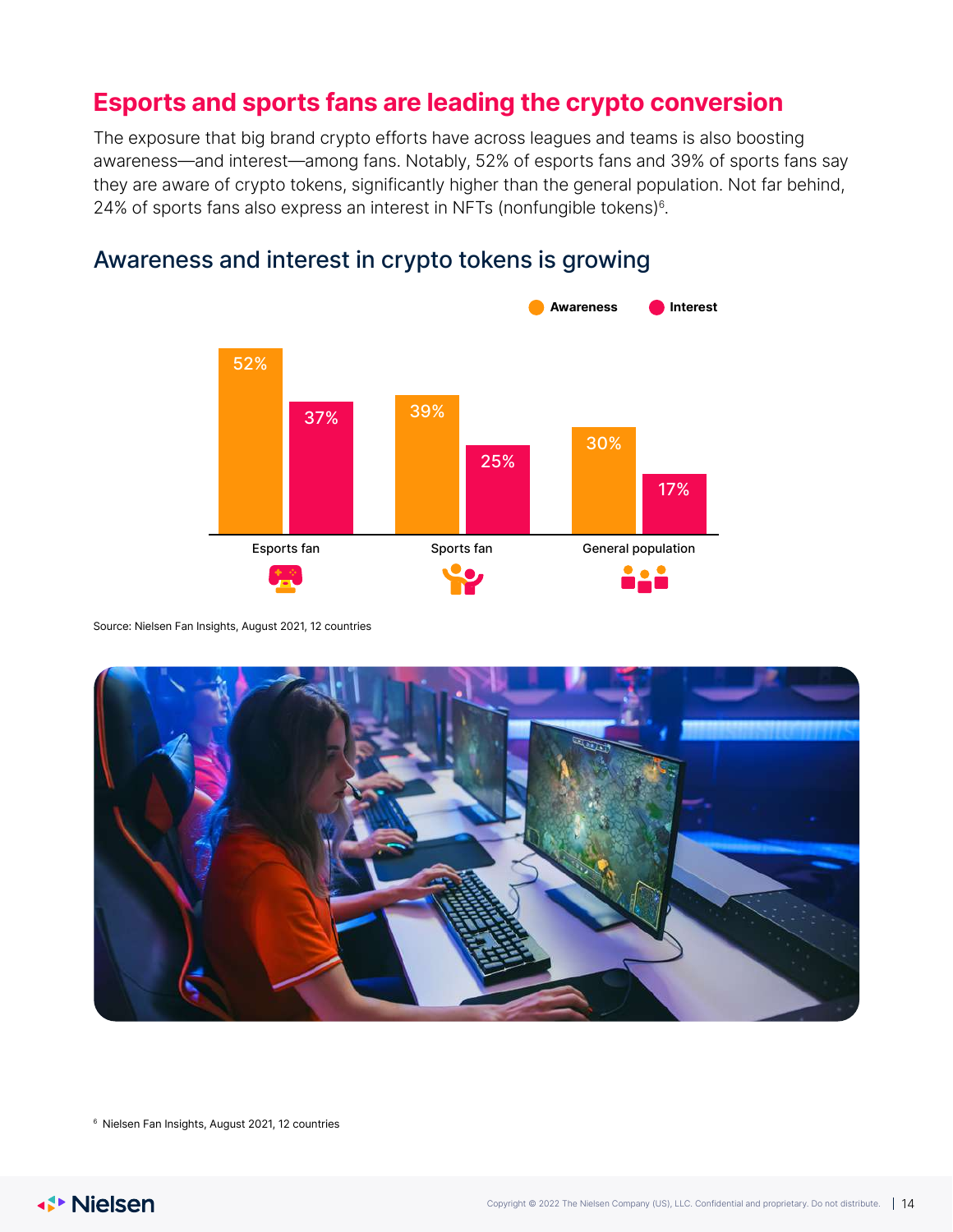### **Athletes as influencers**

The high level of trust among consumers supports the 10% growth in brand-funded influencer posts and ads over the past year<sup>7</sup>. Additionally, 75% of the marketers surveyed for the 2021 [Nielsen Annual Marketing Report](https://www.nielsen.com/us/en/insights/report/2021/nielsen-annual-marketing-report-era-of-adaptation/) said they planned to increase their paid social media over the next year. From a fan perspective, athletes have a higher potential of being able to establish human connections with fans than leagues, teams and venues. In fact,  $26\%$  of avid sports fans<sup>8</sup> who look to social media for sports news say that athletes are a great way to connect with brands and sponsors.

### Brand partnership appeal

Percentage of fans who believe the following options are a great way for brands/ sponsors to connect with me personally



Source: Nielsen Fan Insights, July 2021; Australia, Brazil, China, France, Germany, India, Italy, Japan, Russia, South Korea, Spain, U.K., U.S.

The increased trust in athletes aligns with the growth seen by micro and nano influencers. Brands are shifting their strategies away from "bigger is better" and instead focusing on influencers with fewer followers that make more personal connections with followers and thus have a greater impact on driving behaviors such as trying a new product.

### Annual compound growth rate of sponsored posts by influencer category



<sup>7</sup> Nielsen InfluenceScope

<sup>8</sup> Nielsen Fan Insights, July 2021, nine countries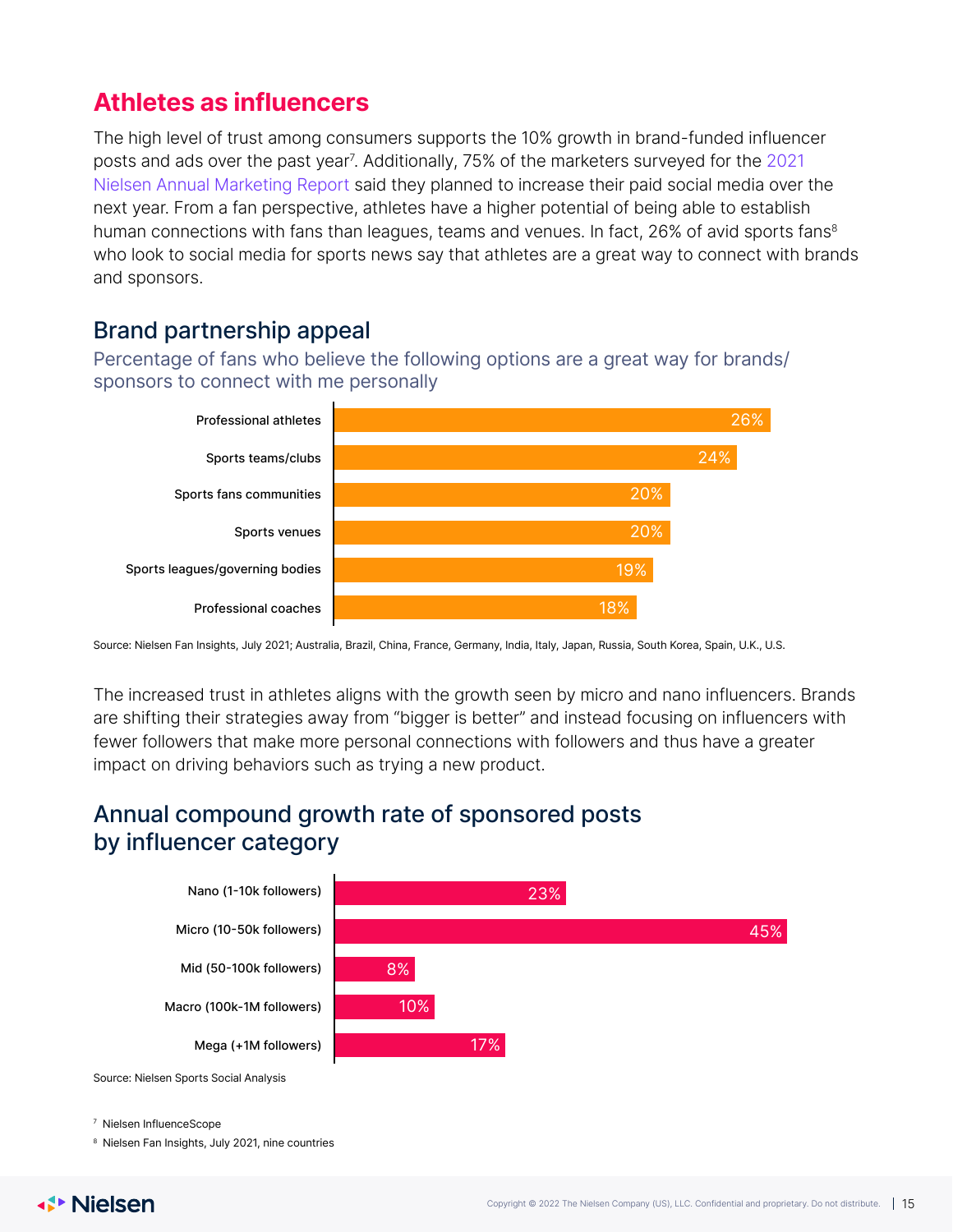### **Unbundling sponsorship of women's sports leads to growth**

Rising interest in women's sports is shifting how global sports properties and federations approach sponsorship. Historically bundled with men's sponsorship opportunities, often as an afterthought, properties are increasingly unbundling them amid rising interest and investment in women's sports overall.

### Unbundled sponsorship investment in women's sports





Source: Nielsen Sports Sponsorglobe

Importantly, this change in sponsorship model is not resulting in sponsors choosing one or the other. Rather, the unbundling is giving sponsors new, varied opportunities to involve themselves across the broader sports landscape. With more women's sports being televised and increased sponsorship opportunities specific to women's sports, many brands are effectively reaching consumers they weren't reaching through sponsorships in men's sport.

The upside for brands is that as unbundled, independent opportunities, sponsors are more able to measure the impact of their efforts and quantify their value. And because unbundling has not cannibalized existing opportunities, the uptick in sponsorships for women's sports is adding to the aggregate brand investment across the sports industry.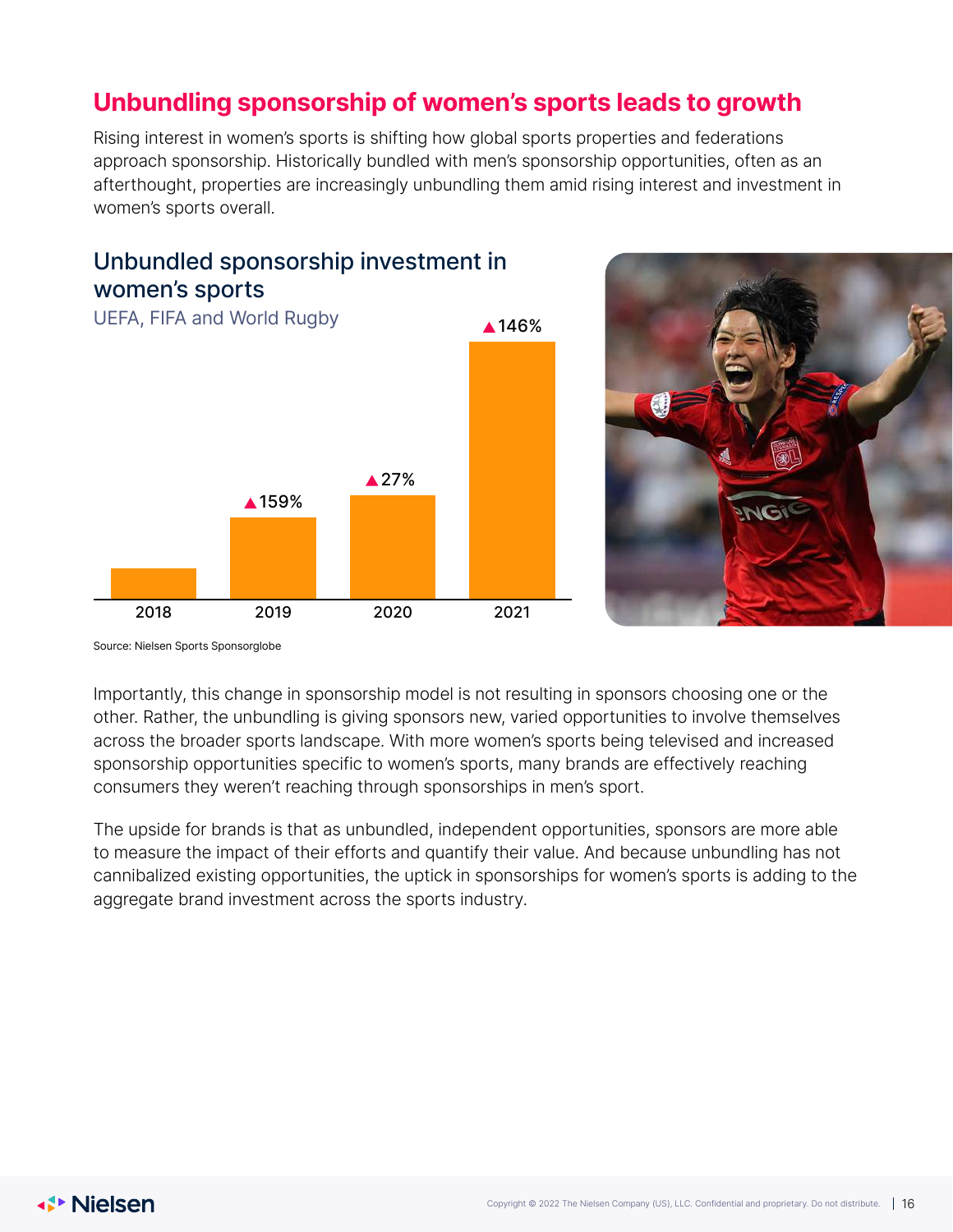### **Esports sponsorship is not slowing down**

Esports mergers were headline news in early 2022, marking its importance as one of the fastest growing segments of the global entertainment industry. Esports is another avenue where brands are reaping the benefits of aligning their spend with opportunities to engage new fanbases. The growth of mobile gaming has only spurred esports fandom, increasing reach and diversifying fan segments. Sixty-nine percent of people play video games weekly on a smartphone or tablet, according to a Nielsen Sports Global Gaming Analysis last year.

This uptick coincides with Nielsen Esports Fan Insights data showing that 50% of esports fans globally started following in the last two years, and they aren't all teenage boys. In the last year, the female fan base grew by 19%, while male fan base grew by 12%. Additionally, both the 18-25 age range and the 35-40 age range grew by the same 14%. This diversification of gaming and esports fandom provides brands the opportunity to test new engagement approaches.

Mastercard, for example, is a brand that some might not associate with esports, yet it decided to get involved a few years ago. [According to Michael Goldstein,](https://www.nielsen.com/us/en/insights/article/2021/metrics-are-key-to-proving-roi-for-brands-entering-the-esports-arena/) head of sponsorships, North America, at Mastercard, the involvement helps the brand reach an audience that is different from its traditional clientele. While he says the brand's involvement offers significant visibility, integration in LCS, for example, allows players to keep their card on file for in-game e-commerce use. Integrations aside, however, Goldstein says ROI is paramount.



### Esports sponsorship deals are growing rapidly

Publicly announced deals

Source: Nielsen Sports Sponsorglobe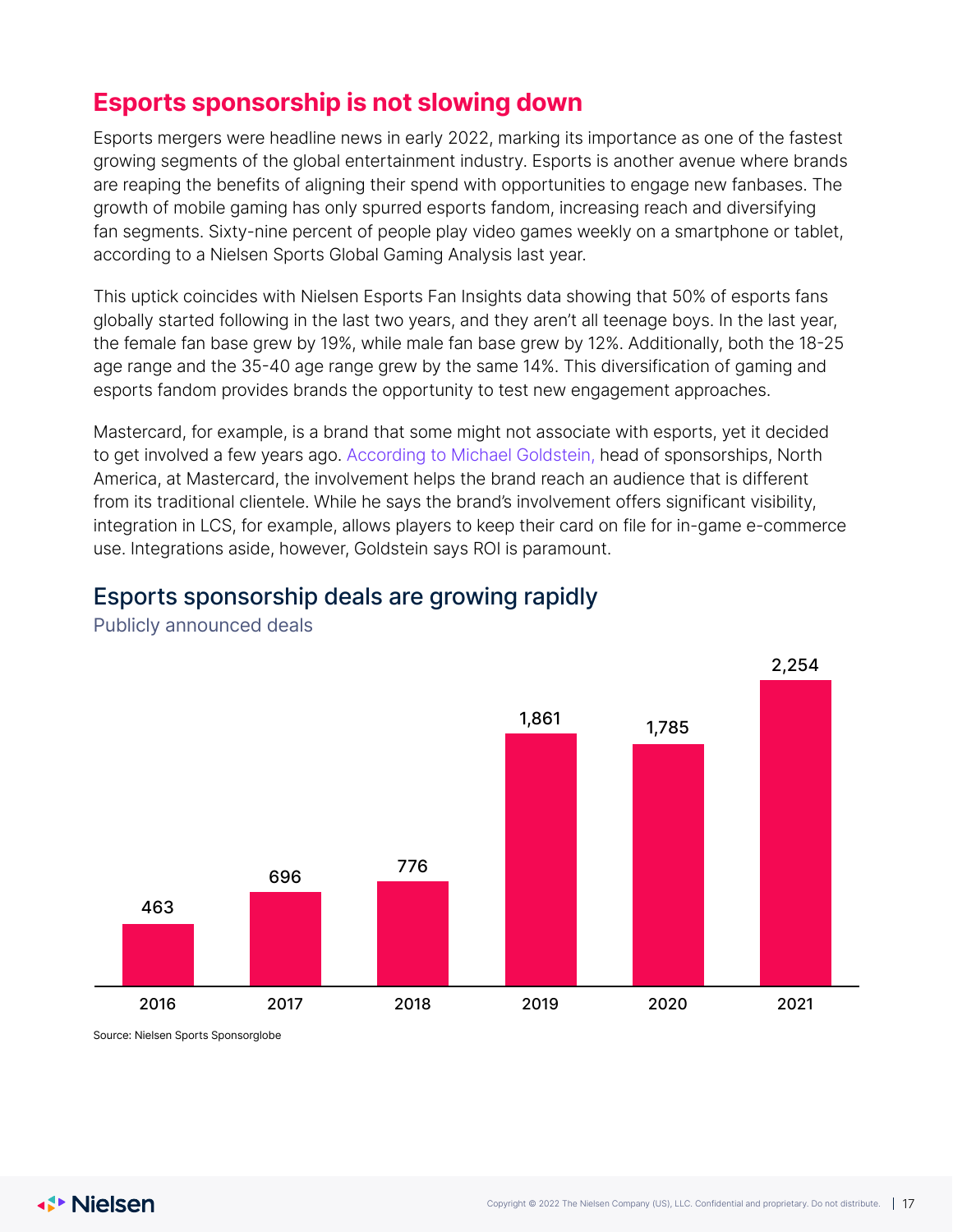<span id="page-17-0"></span>

## Shifts in media consumption **are a balancing act of old and new**

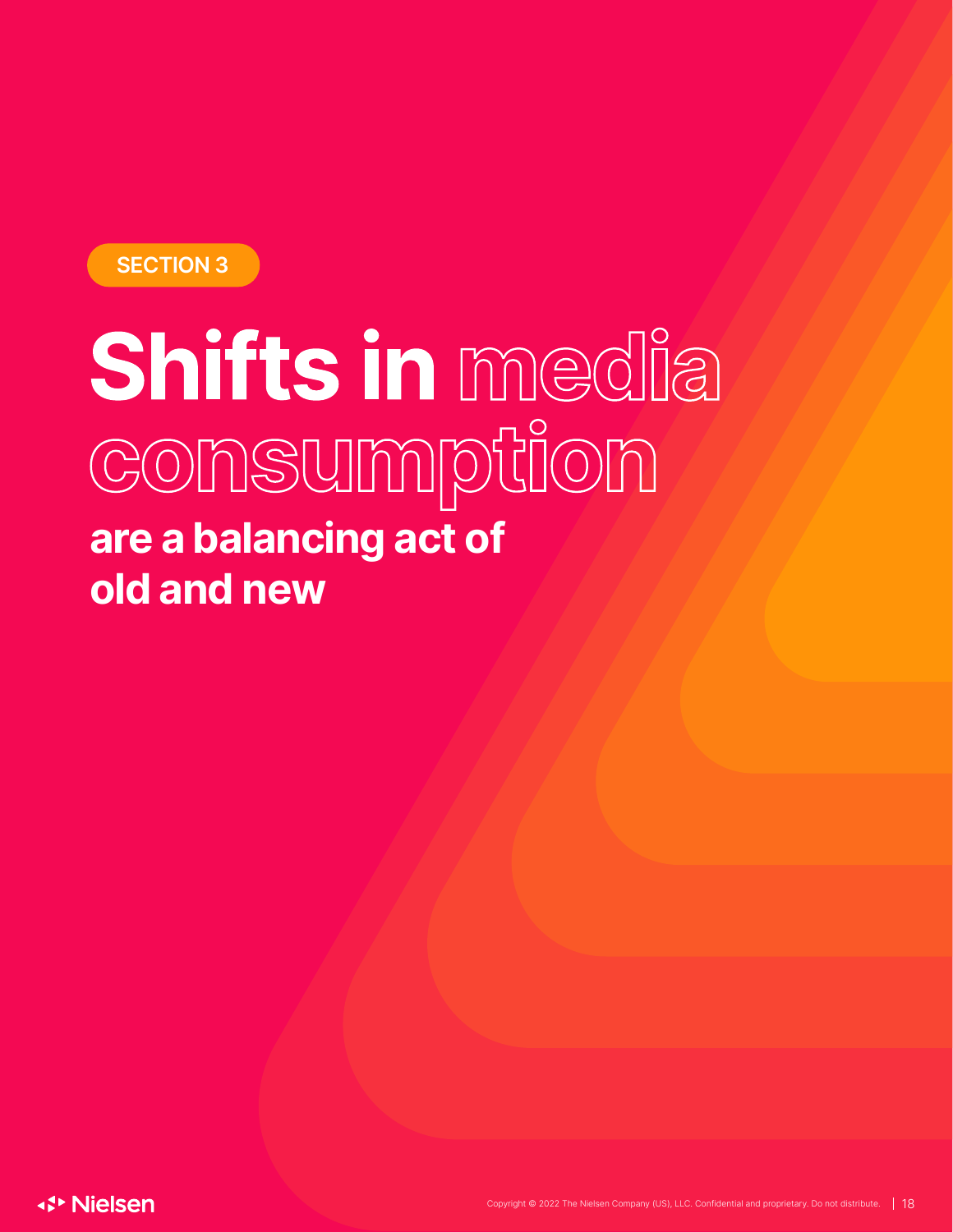In many ways, the wide adoption and usage of OTT options among consumers is allowing rights holders to revise their business strategies. Instead of looking at sports programming as a mass reach opportunity, sports media rights are being acquired with different business objectives in mind. Amazon, for example, is trading the mass reach of traditional telecast availability for the ability to connect content with consumer spending, effectively altering the value proposition of its viewers. When Amazon first aired the English Premier League domestically in the U.K. in 2019, Amazon reported the highest number of Prime membership sign-ups in any two-day period in the U.K. Amazon has similar hopes for the 2022 NFL season, when it assumes the exclusive broadcast rights for Thursday Night Football.

### **Traditional linear TV is holding on to sports**

While live sports on OTT platforms are expanding globally, linear TV in the U.S. is struggling to retain customers, with subscriptions down 18% since 2019. Live sports remains a key driver of engagement with linear TV programming. Most live sports content in the U.S. remains available across traditional broadcast and cable TV channels, which in turn, attracts significant investments from sponsors and advertisers.

In October 2021, for example, sports content drove a 22% month-over-month increase in U.S. broadcast TV viewing even though sports programming represented only 2.7% of the available broadcast program content<sup>9</sup>. The power of sports on linear TV isn't unique to the U.S. While the average age of linear TV viewers continues to rise globally, sports fans skew younger, which is represented in their TV viewership.

### Sports is must-watch TV

Percentage of top 50 most-viewed programs (Jan – Sept 2021)



Source: OzTAM, Australia, AGF / GfK Fernsehforschung [Germany], BARB, Nielsen Ratings P2+ AA

<sup>9</sup> October 2021 The Gauge, Nielsen's total TV and streaming snapshot.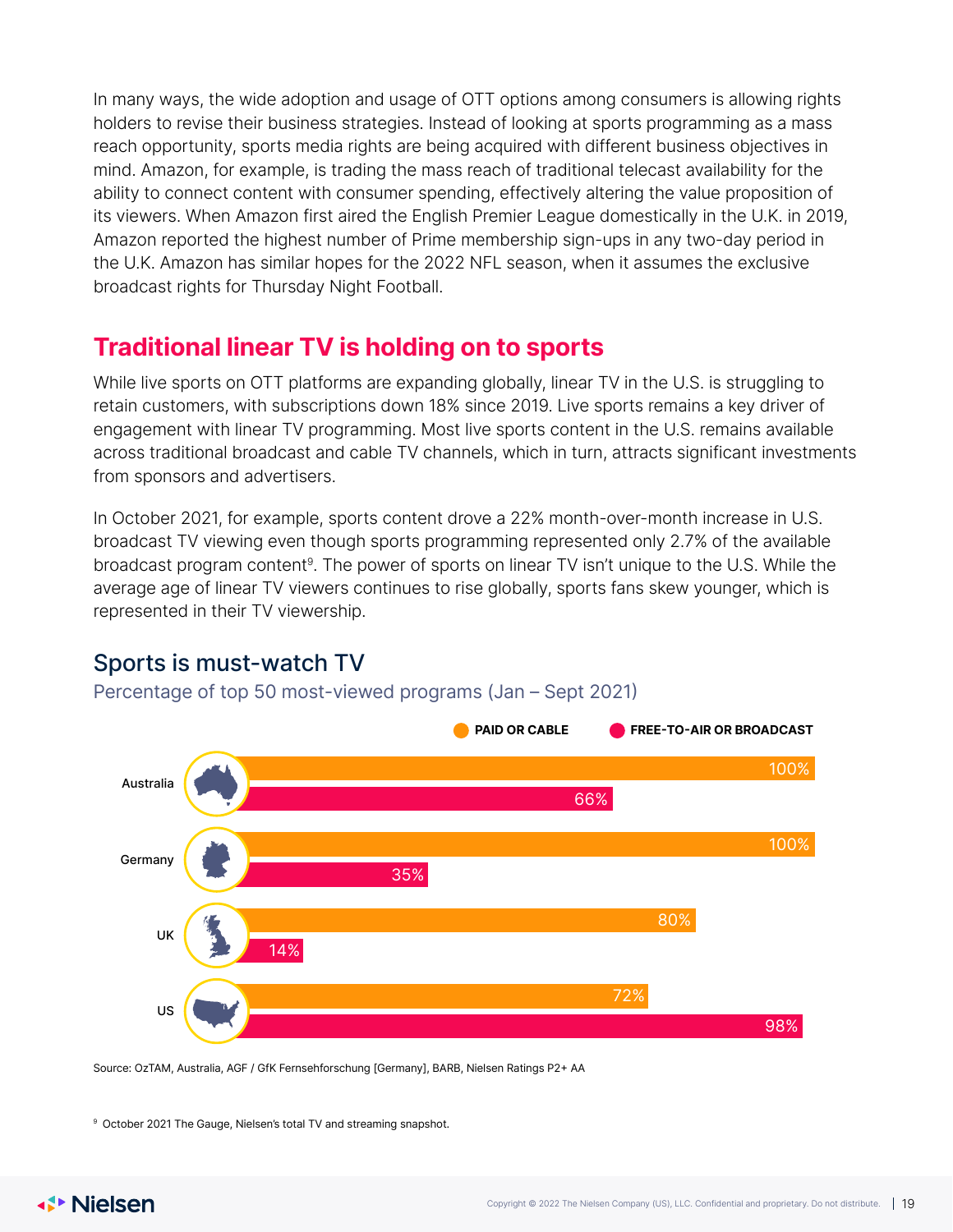### Irreplaceable revenue driver

Ad revs punch 4x above time spent in the U.S.



### Younger viewer skew

Sports accounts for nearly double share of TV viewing P18-34 vs. P55+ in the U.S.



Source: Nielsen TV Data Q2'20-Q2'21, Nielsen AdIntel Q2'20-Q2'21, U.S.

### **Ways to enhance the live viewing experience**

The importance of live sports to linear channels notwithstanding, the array of media options available to fans raises the bar for any platform seeking long-term consumer engagement. Given that many fans engage with other devices while they watch sports, rights holders, content providers—even equipment manufacturers—should explore ways to integrate data, statistics and sports betting into matches and games to create a more complete viewing experience for fans.

From a fan perspective, short-form news, recap, highlights and Q&A content are highly sought out by Gen Z consumers. From a growth perspective, long-form original series and interactive event content around gaming, contests and raffles will be critical in attracting younger consumers who are not yet engaged. Engaging this group with the right content has the potential to grow the global Gen Z fan base from 25.2% to 27% in the next 18 months<sup>11</sup>.

51% **of people interested in watching sports are checking live stats while**  watching a sporting event<sup>10</sup>.

**MLS fans are** 33% **more likely to watch live matches if they are sports bettors vs. non-bettors, followed by 10% for the NHL and 5% for the NFL**<sup>10</sup>**.**



<sup>10</sup> Nielsen Fan Insights: June 2021; 12 markets

<sup>11</sup> Nielsen Fan Insights, Nielsen Ratings Jan 1, 2021 - June 30, 2021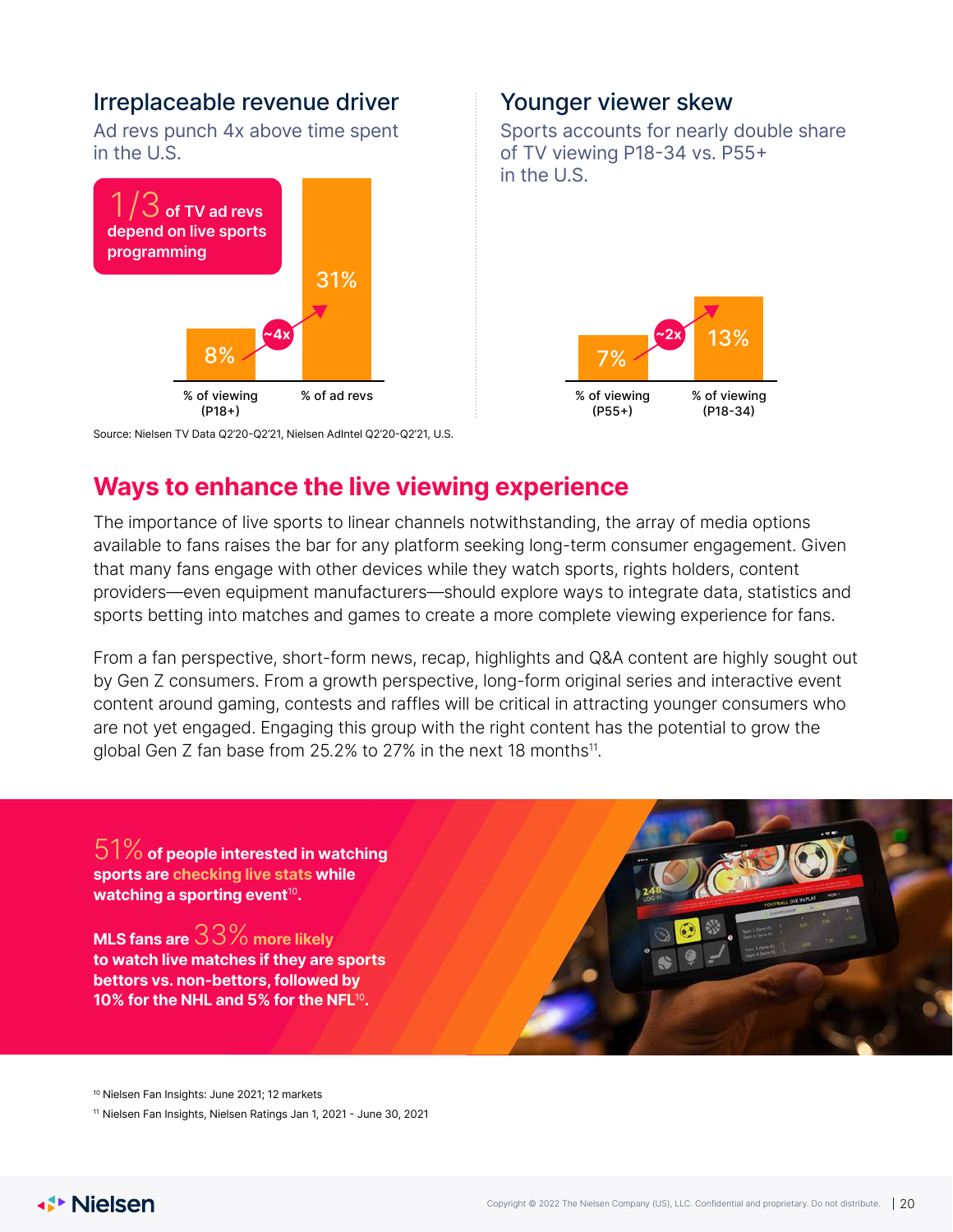### **Fan content creation is driving content consumption**

Increasing connectivity and growth in digital platforms is creating an equally dramatic rise in fan-generated content, elevating the usage of social media platforms like TikTok and Twitch from platforms for sharing content to platforms for content creation. Social platforms are also providing new opportunities for rights holders looking to reach new audiences, as many are investing in a range of exclusive and non-exclusive content for various social platforms. In early 2021, for example, Ultimate Fighting Championship (UFC) inked a multi-year agreement with TikTok whereby the platform will feature live-streams of UFC content, such as interactions with the athletes and behind-the-scenes footage.

While the viral popularity of certain platforms has elevated their prominence among users, TikTok has been at the forefront of boosting its own visibility, especially in the sports industry. When the UEFA Euro 2020 was postponed to summer 2021, TikTok joined as a sponsor just four months before the championship began. With an array of activations developed with UEFA during the tournament, views of #football on TikTok have nearly doubled from 70 billion to 130 billion since the sponsorship was first announced. Similarly, the sports category on Twitch has grown by 155% over the past year, bolstered by the popularity of the UEFA Euro 2020 and the 2020 Summer Olympics<sup>12</sup>.

### Social media engagement rate

Top 10 most-followed european football clubs





Source: Nielsen Digital Performance Monitoring, Sept. 1, 2020 - June 30, 2021

<sup>12</sup> Nielsen Sports Social Analysis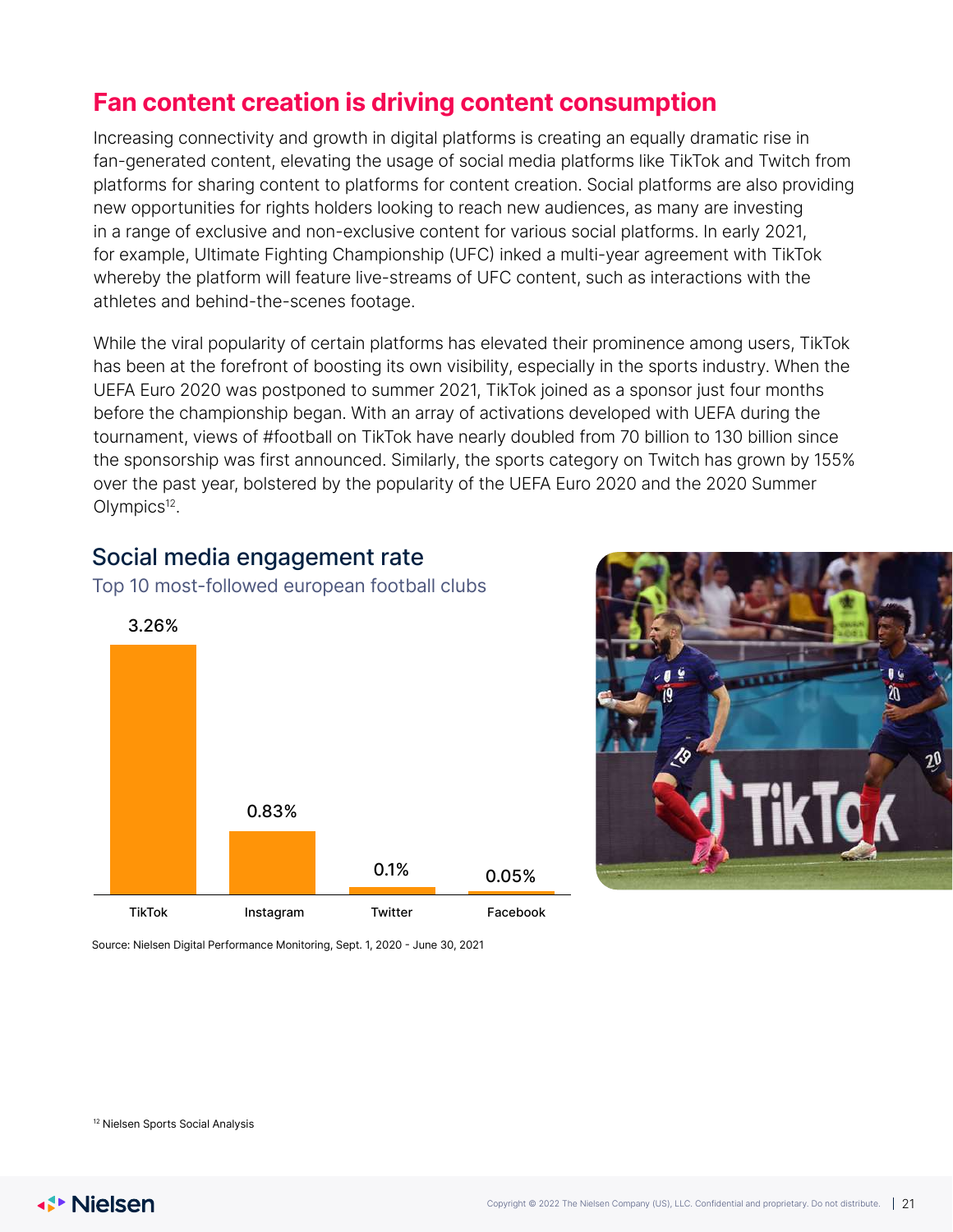

### **Rights holders are unbundling media and marketing rights**

For sports rights holders, investment in both live and non-live content distribution will be a crucial step in meeting Gen Z fans where they want to consume content. In Spain, for example, La Liga, the country's top soccer league, will launch its own streaming service in early 2022 ("LaLigaPass") for the super fan that will include highlights, interviews, press conferences as well as live and ondemand matches in certain territories.

Fans demand new types of content driven by innovative delivery platforms, impacting how rights holders and brands should approach audience engagement and sponsorship outcomes. Rights holders continue to unbundle their media and marketing rights; sponsorable assets have increased 3x over the last five years. While the number of sponsorable assets has increased significantly, the ratio of branding rights versus activation rights has remained largely unchanged. Rights holders are effectively targeting untapped opportunities by creating new and more personalized solutions based on brand objectives.

x2.7 **Growth in number of marketing rights populating teams/ clubs inventories, on average over the last 5 years**

### Split by asset type



Source: Nielsen Sports Sponsorship Rights Analysis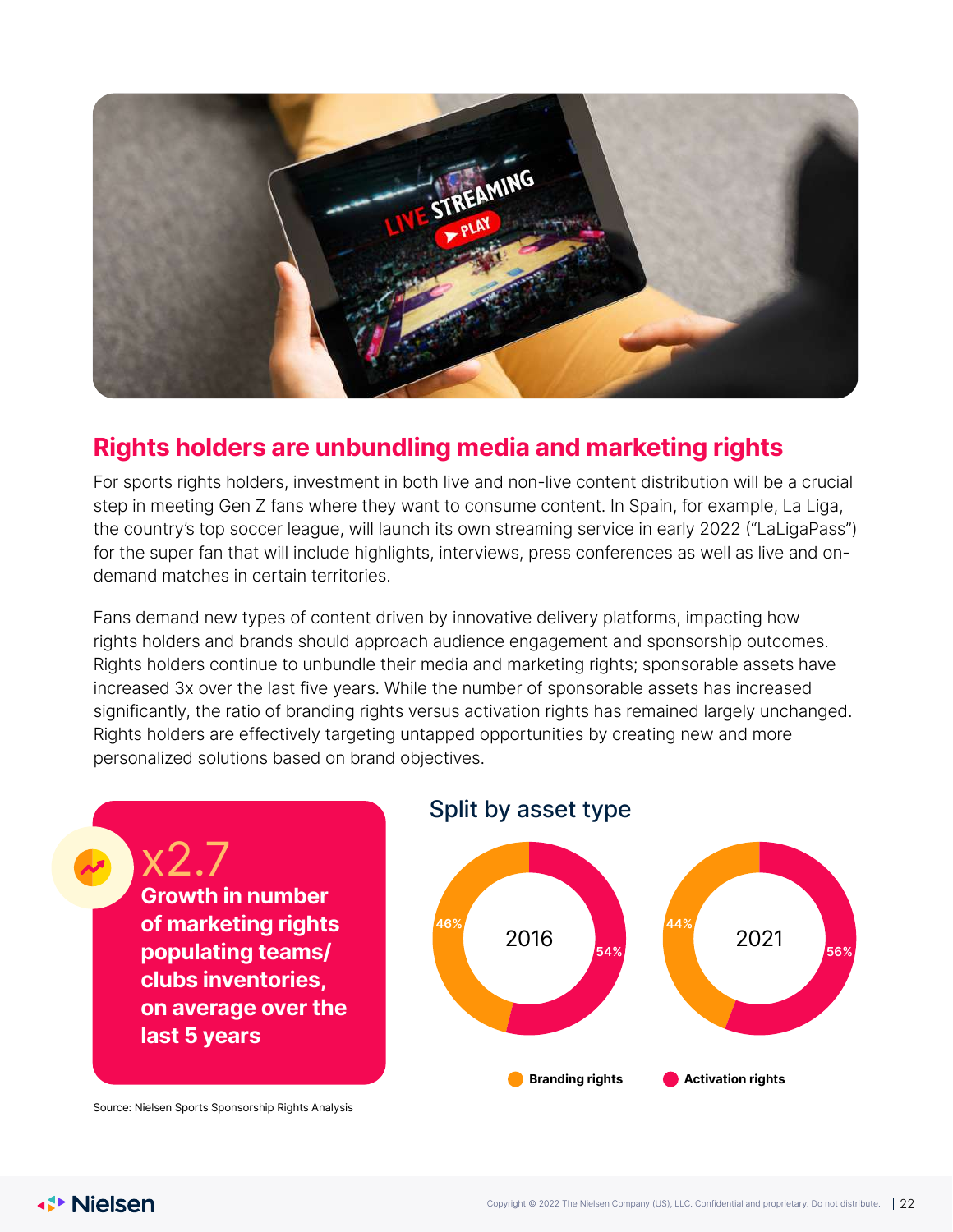### **Women's sports: coverage and viewership going nowhere but up**

Rights holders are also capitalizing on the increased interest in women's sports, as evidenced by examples like last year's [TV deal](https://www.sportspromedia.com/news/womens-super-league-tv-rights-sky-sports-bbc/) between the Women's Super League (WSL) and both the BBC and Sky Sports. Rights deals like these make matches easier to find, and on free-to-air channels. The response has been a significant lift in viewership, showing appetite for women's sports exists but content discovery and exposure play a key role in growth. During the first three months of the 2021- 2022 WSL season, per-game viewership was up more than 500% under the new broadcast deal.





Source: BARB, Live Program Audiences, Linear TV. +/-% Represents

Despite growing interest, media and news coverage heavily favor men's sports. For example, a 2018 Nielsen Sports study found that the volume of media coverage of women's sports across Europe [ranged from as low as 2% to just 12% at peak times.](https://www.nielsen.com/us/en/insights/article/2021/the-olympics-is-the-biggest-platform-for-gender-equality-in-global-sports/) More recently, Nielsen examined the coverage of women's sports on ESPN SportsCenter. In the 2021 calendar year, the analysis found that SportsCenter provided 91 seconds of coverage for the average WNBA game and 266 seconds of coverage for the average NBA game, a discrepancy that does not match claimed interest of the two leagues. Coverage is not keeping pace with fandom.

### Media coverage falls behind fan interest







Source: Nielsen Fan Insights, 2021, USA Source: Nielsen Sports Analysis, 2021 calendar year



Change vs. 2020/21 Full Season across BBC and Sky Sports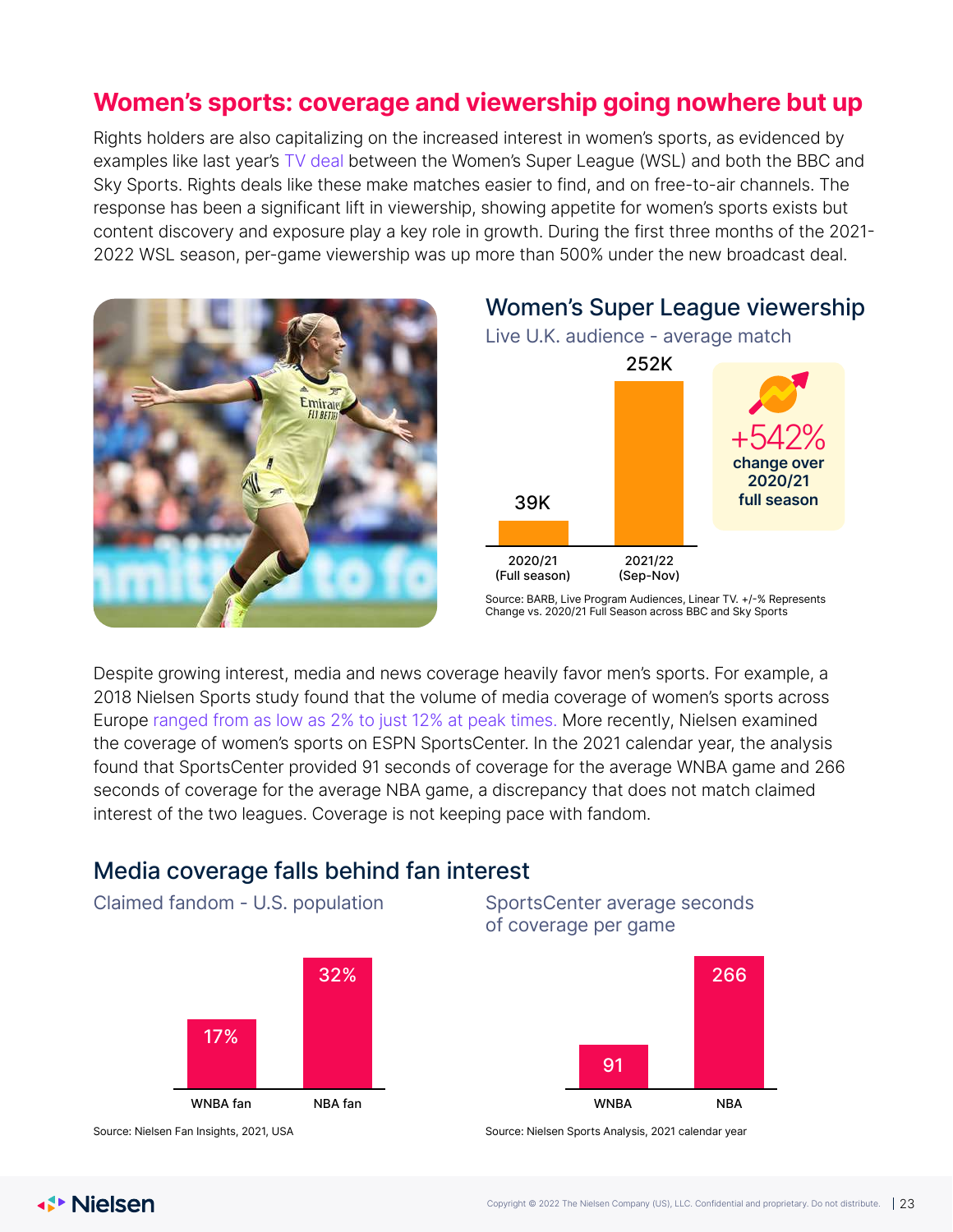<span id="page-23-0"></span>



### **for brands and sports rights holders**

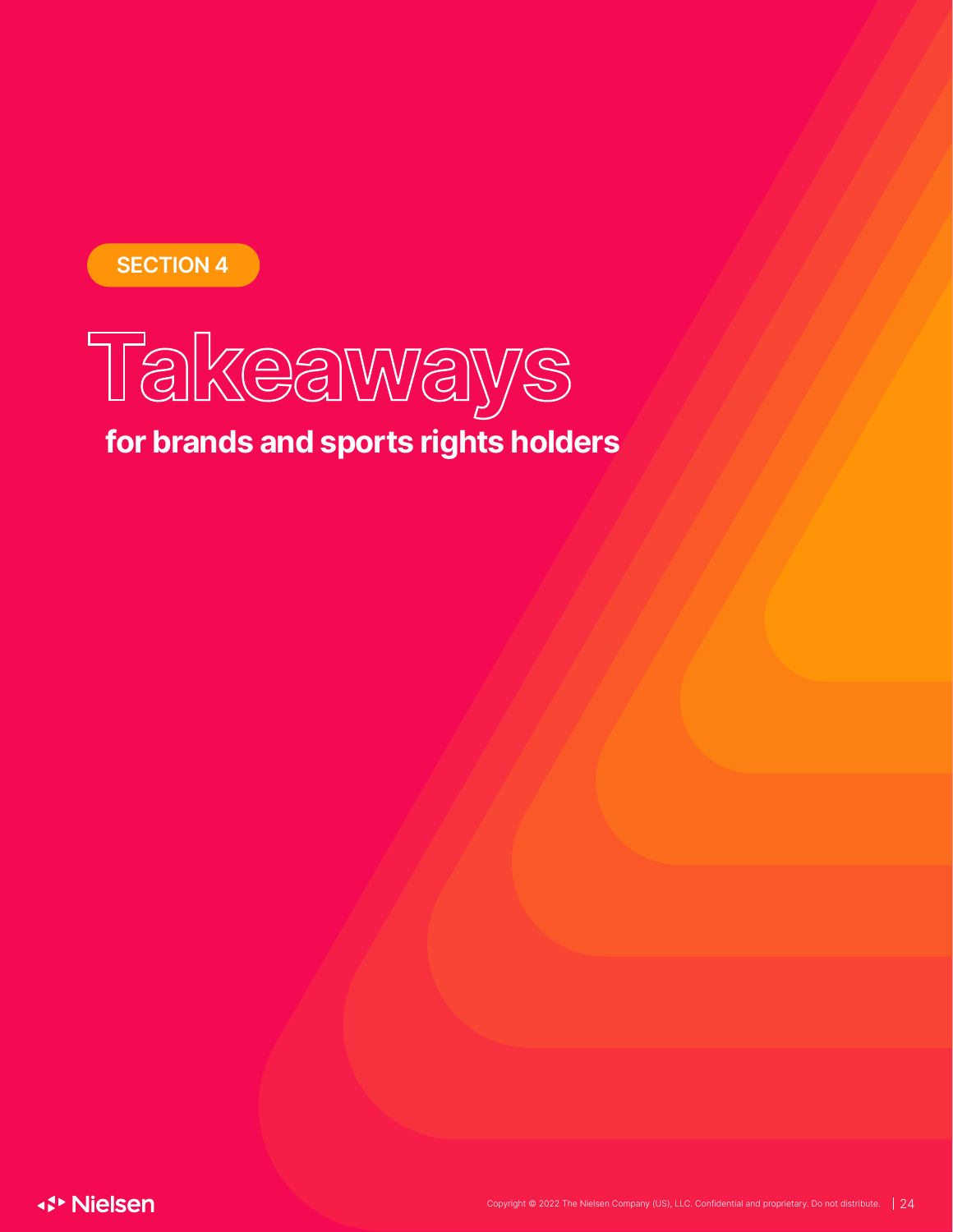### **Takeaways for sports properties and media owners**

### 1 **Identify and maintain a dedicated first-party data strategy**

With a defined and robust first-party data strategy, sports properties and media owners will have the foundation they need to make authentic fan connections—delivering timely and nuanced messaging. These connections can be amplified with ongoing data feeds from third-party data partners to gauge fan preferences, thereby driving fan retention and growth strategies. Interactivity while consuming media will only continue to grow—from betting to fantasy sports—and produce new datasets crucial to fan strategy.

### 2 **Determine the right balance between short- and long-term sales objectives**

Sports properties and media owners have an overabundance of decisions to make when it comes to determining how and where to market their rights. And they're seeking to do so in ways that contribute meaningfully to revenue. As with any balanced marketing strategy, sports properties and media owners should be steadily evaluating short-term revenue gain and long-term audience development objectives. Importantly, no two approaches to a holistic strategy will look the same. Every owner needs to identify its specific objectives and then leverage what it knows about its audiences and meet them where they are with initiatives that both engage consumers and drive business results.

### 3 **Embrace the power of athletes**

Athletes are engaging directly with fans and they do so separately from teams, leagues and sports properties. Athletes often have more social media followers and more trust among fans, but the current media rights landscape makes it extremely difficult for athletes to post in-game content that would also benefit teams and leagues. Greater collaboration and shifting the structure of media rights deals—making it easier for athletes to share live content—will only broaden reach and connectivity for the entire sports ecosystem. Teams and leagues should partner with athletes as amplifiers of content.

4 **Measure effectiveness, not just value** 

With sponsorship sophistication rising, measuring effectiveness at every step is now expected by brands. Predicting ROI and sales lift are necessary tools for sports rights holders to remain relevant and secure marketing budgets from brands.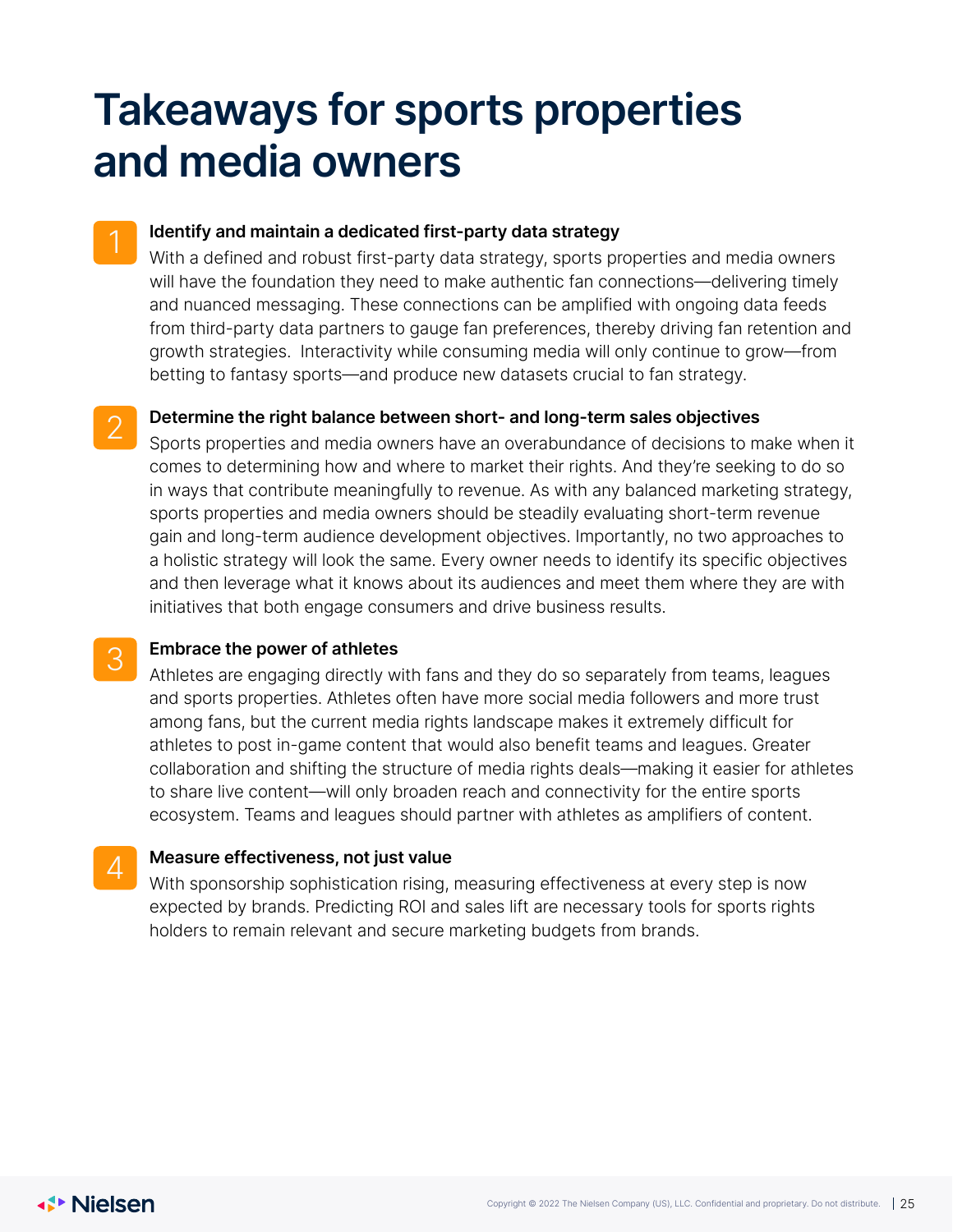## **Takeaways for sponsoring brands**

### 1 **Ensure marketing plans are holistic and include definitive influencer marketing strategies**

As brands seek ways to establish more personalized connections with consumers, they're engaging social media influencers more heavily than in previous years. In the 2021 Nielsen Annual Marketing Report, for example, marketers planned to increase their social media spend more than any other channel. Influencer strategy should be part of any marketing strategy and when executed properly, these partnerships could be a win-win for brands, as Nielsen's recent Trust in Advertising study found that 71% of global consumers either completely or somewhat trust ads and opinions from influencers about brands and products.

#### 2 **Tap into broadening sponsorship opportunities**

As traditional and digital worlds merge, the sponsorship lifecycle is broadening, creating additional and more well-rounded monetization opportunities. Brand conversion and predicted sales metrics need to be included in both sponsorship selection and evaluation, creating benchmarks between sports properties and within the overall marketing mix. Leveraging new technology, brands should start to utilize digital platforms to develop fanengagement strategies that don't exist in linear broadcasting. For example, brands can streamline the purchase journey by simply adding a link to a product or food item to the digital sports content that fans are already watching. This trackable digital engagement will be paramount in measuring sponsor effectiveness.

### 3 **Expand traditional sponsorship measurement**

The growing ubiquity of digital enablement among sports fans presents both the opportunity for increasingly customized brand partnerships and new challenges with respect to measuring them. To engage consumers where they are, sponsorship activation campaigns need to be increasingly multi-focused: multi-channel, multi-asset, multimarket. That, in turn, requires comprehensive, granular measurement to both avoid leaving money on the table and validate returns across channels, assets and markets. Brands should also be thinking about comparability with their sponsorship measurement. That way they have a level playing field when they assess performance within the broader marketing mix of non-sponsorship opportunities.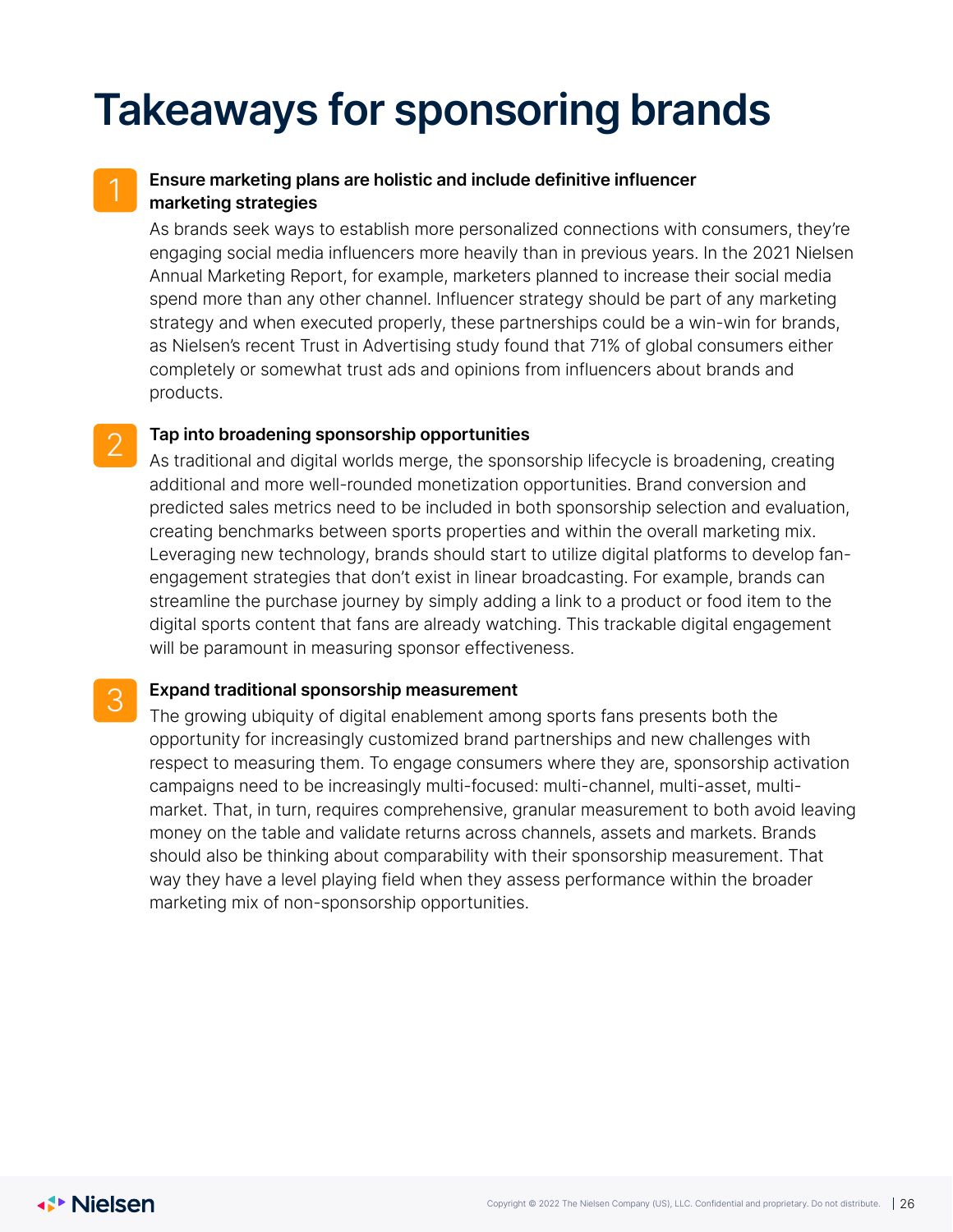## **Nielsen Sports Solutions**

Nielsen Sports is the global leader in sponsorship analytics and fan intelligence. We provide brands and rights holders the knowledge to identify and connect with the audiences that matter most to them. Nielsen Sports supports commercial growth through expertise in fan behavior, media consumption and engagement habits.

We monitor 15,000 teams, leagues and events crossing over 150,000 brands while tracking over 170,000 sponsorship deals. Our data contextualizes the value of sports partnerships, helping brands and sports properties predict the future value of media assets and marketing investment ROI. We specialize in:

**Fan development** 

Media rights monetization

- Driving sponsorship revenue
- Optimizing investment returns
- Maximizing event impact
- Market intelligence

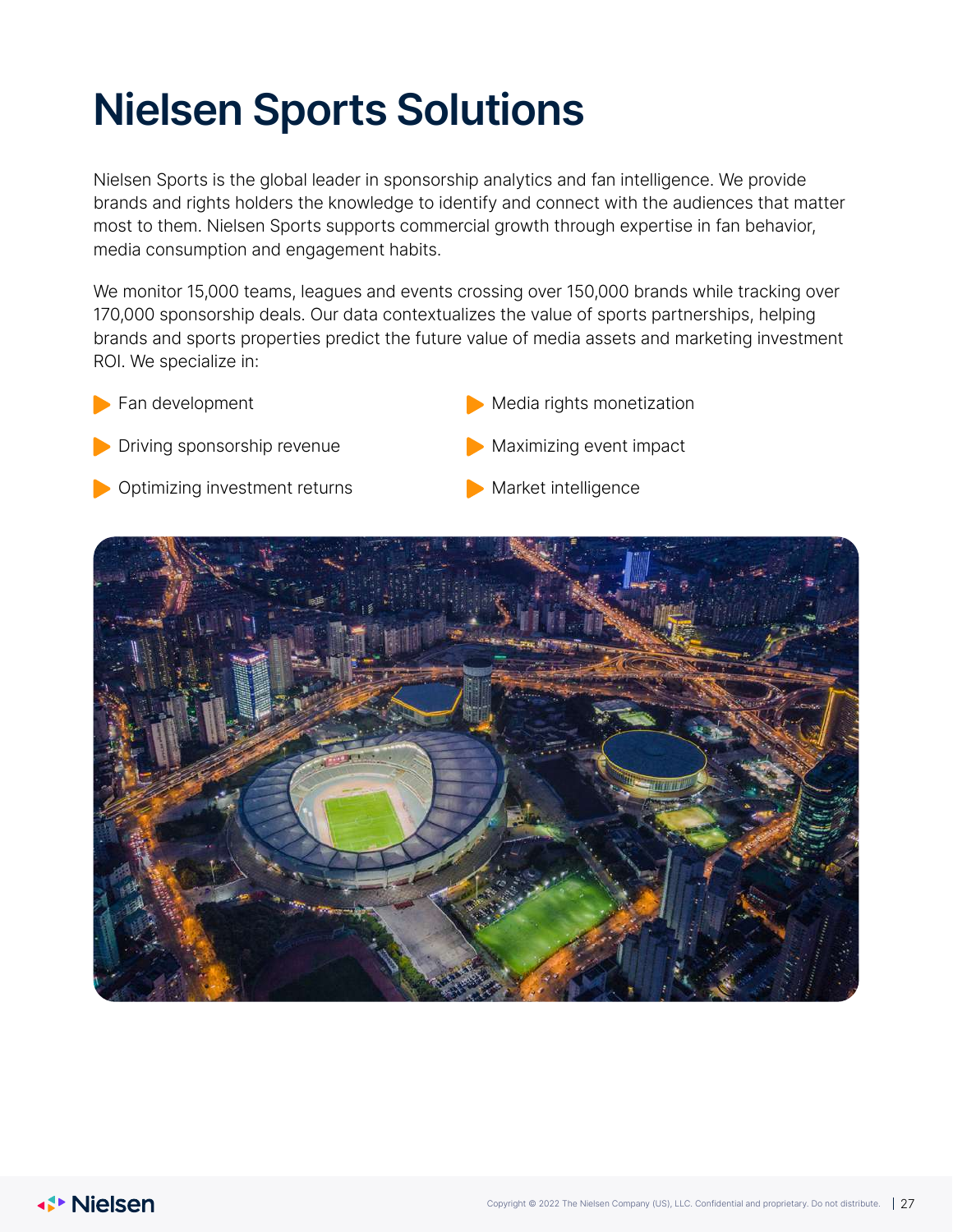### **About Nielsen**

Nielsen shapes the world's media and content as a global leader in audience measurement, data and analytics. Through our understanding of people and their behaviors across all channels and platforms, we empower our clients with independent and actionable intelligence so they can connect and engage with their audiences—now and into the future.

An S&P 500 company, Nielsen (NYSE: NLSN) operates around the world in more than 55 countries. Learn more at www.nielsen.com or www.nielsen.com/investors and connect with us on social media.

### **Audience Is Everything®**